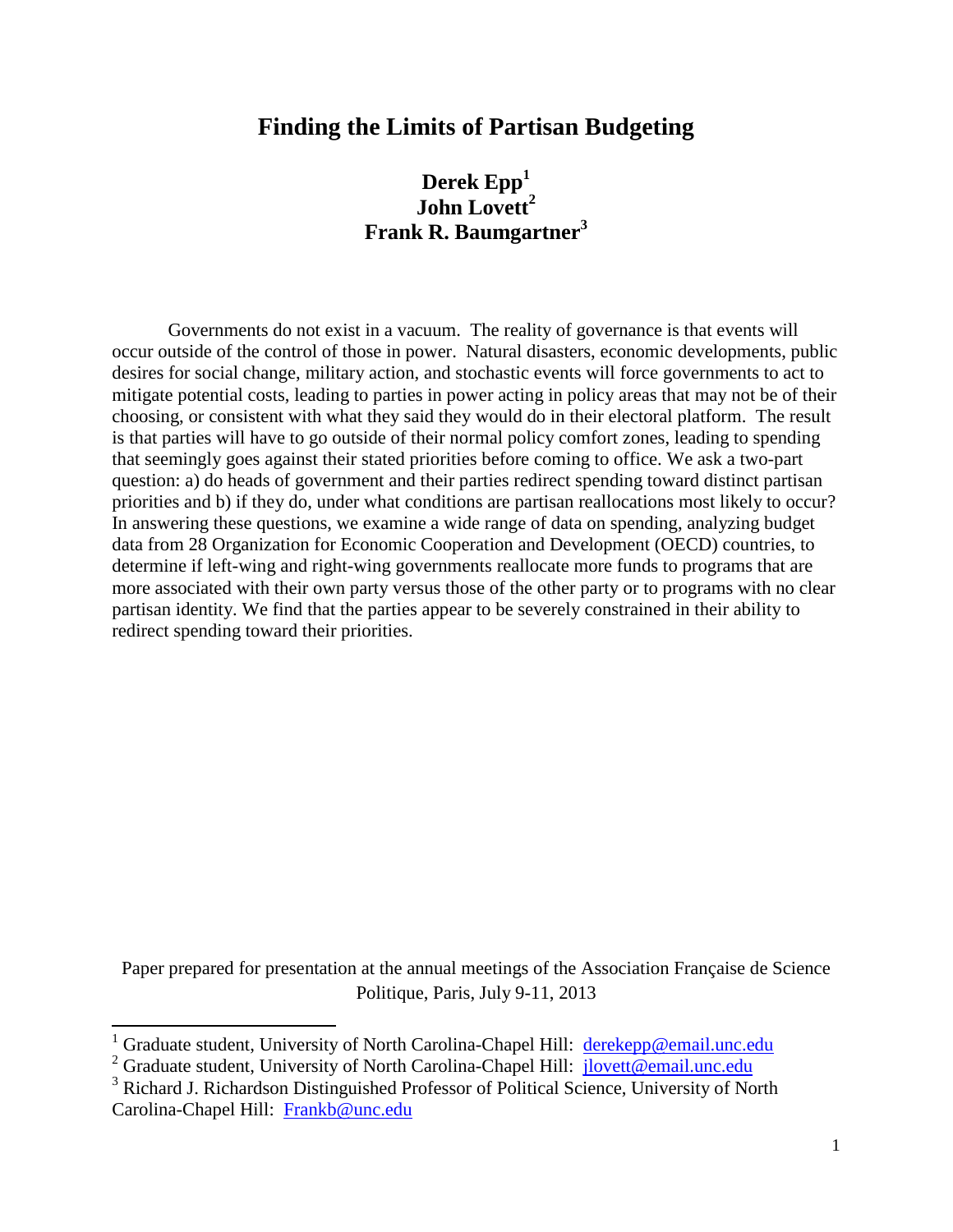### **Finding the Limits of Partisan Budgeting**

Governments do not exist in a vacuum. The reality of governance is that events will occur outside of the control of those in power. Natural disasters, economic developments, public desires for social change, military action, and stochastic events will force governments to act to mitigate potential costs, leading to parties in power acting in policy areas that may not be of their choosing, or consistent with what they said they would do in their electoral platform. The result is that parties will have to go outside of their normal policy comfort zones, leading to spending that seemingly goes against their stated priorities before coming to office. For example, parties that focus their electoral statements on defense and security may have to act in cases of economic crisis by directing their energies into economic relief. On the other hand left parties, who put their primary focus on health care and general welfare, may have to deal with potential armed conflict and security matters. While the party may not be the party known for these issues, random events call the party in power to necessary action. Simply, our contention is that due to the stochastic reality of governance, parties in power in governments have diminished capabilities to act on their primary policy areas of interest. During an electoral campaign, one may be able to pick and choose. Governing, however, is something different.

We ask a two-part question: a) do heads of government and their parties redirect spending toward distinct partisan priorities and b) if they do, under what conditions are partisan reallocations most likely to occur? In answering these questions, we examine a wide range of data on spending, analyzing budget data from 28 Organization for Economic Cooperation and Development (OECD) countries, to determine if left-wing and right-wing governments reallocate more funds to programs that are more associated with their own party versus those of the other

2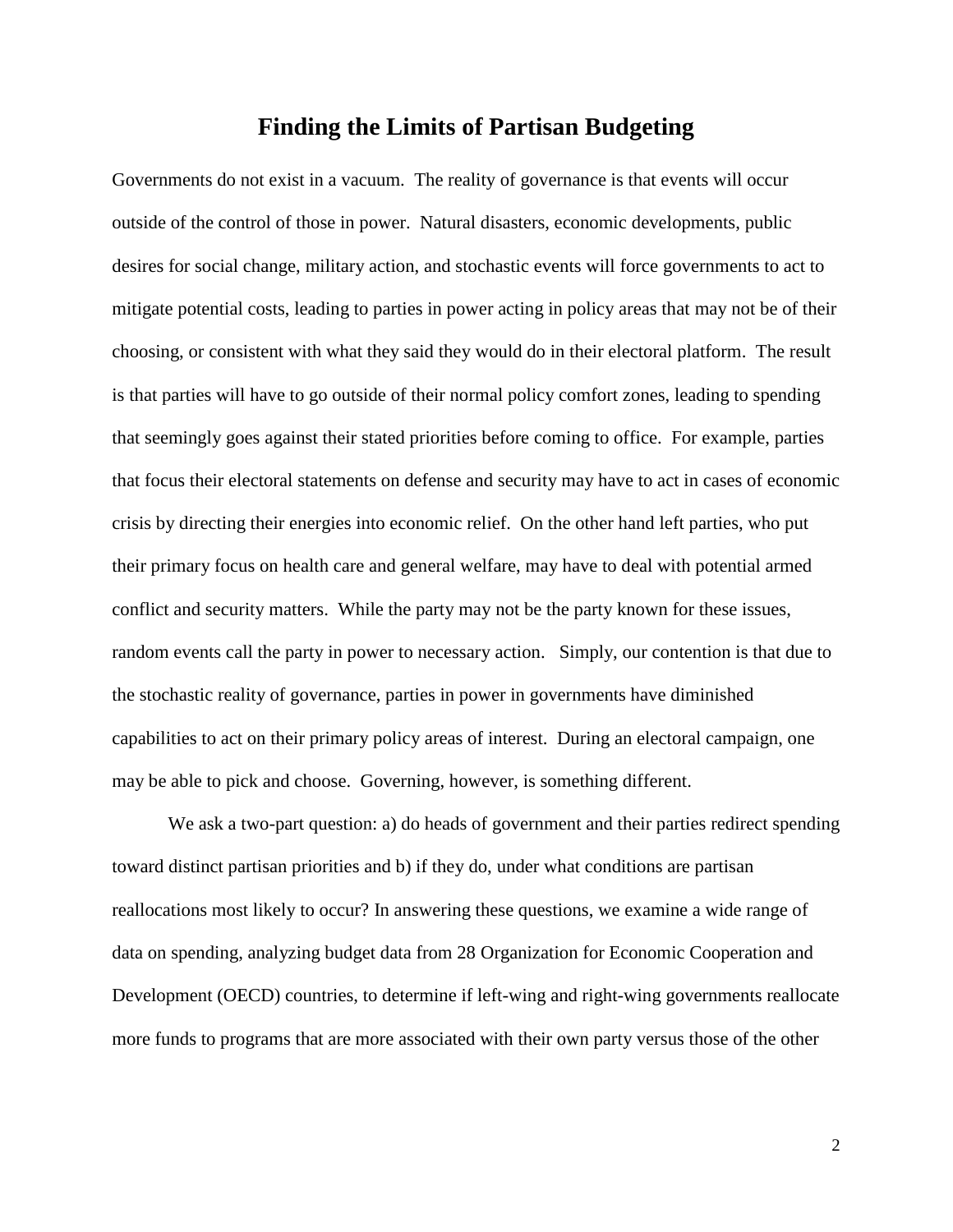party or to programs with no clear partisan identity. We find that the parties appear to be severely constrained in their ability to redirect spending toward their priorities.

Our focus here is multi-faceted. After exploring potential reasons why states may or may not have problems reallocating funds, we begin with an analysis of data from the United States, where the amount of data on budget allocations is plentiful, and is broken down by relatively detailed individual budgetary subtopics. We then move into an analysis of data over a long period of time for three countries, the United Kingdom, France, and Denmark, where analysis is topically-based. Finally, we analyze a limited time period of data for 24 OECD countries, looking at trends across different types of governmental structure.

## **Background**

#### *Issue Ownership*

Political science literature supports the notion that left and right political parties produce ideologically distinct outcomes while in office. Scholarship that examines this phenomenon tends to focus on the concept of issue ownership – that these parties "own" certain issues that they focus on during campaigns, and then address once in office (Damore 2004; Petrocik, Benoit and Hansen 2003). For example, a traditional distinction in American government arises with budgeting and the size of the federal government, with Republicans promoting spending cuts, and Democrats favoring larger government. Another traditional party division is between unemployment and inflation – with Democrats favoring lower unemployment and Republicans lower inflation (Budge and Hofferbert 1990; Hibbs 1977).

While it is widely accepted that issue ownership may drive party platforms and agendas, it is less clear that the two parties are actually successful in implementing their policy priorities. In their 1990 article, Ian Budge and Richard Hofferbert present findings that show a relationship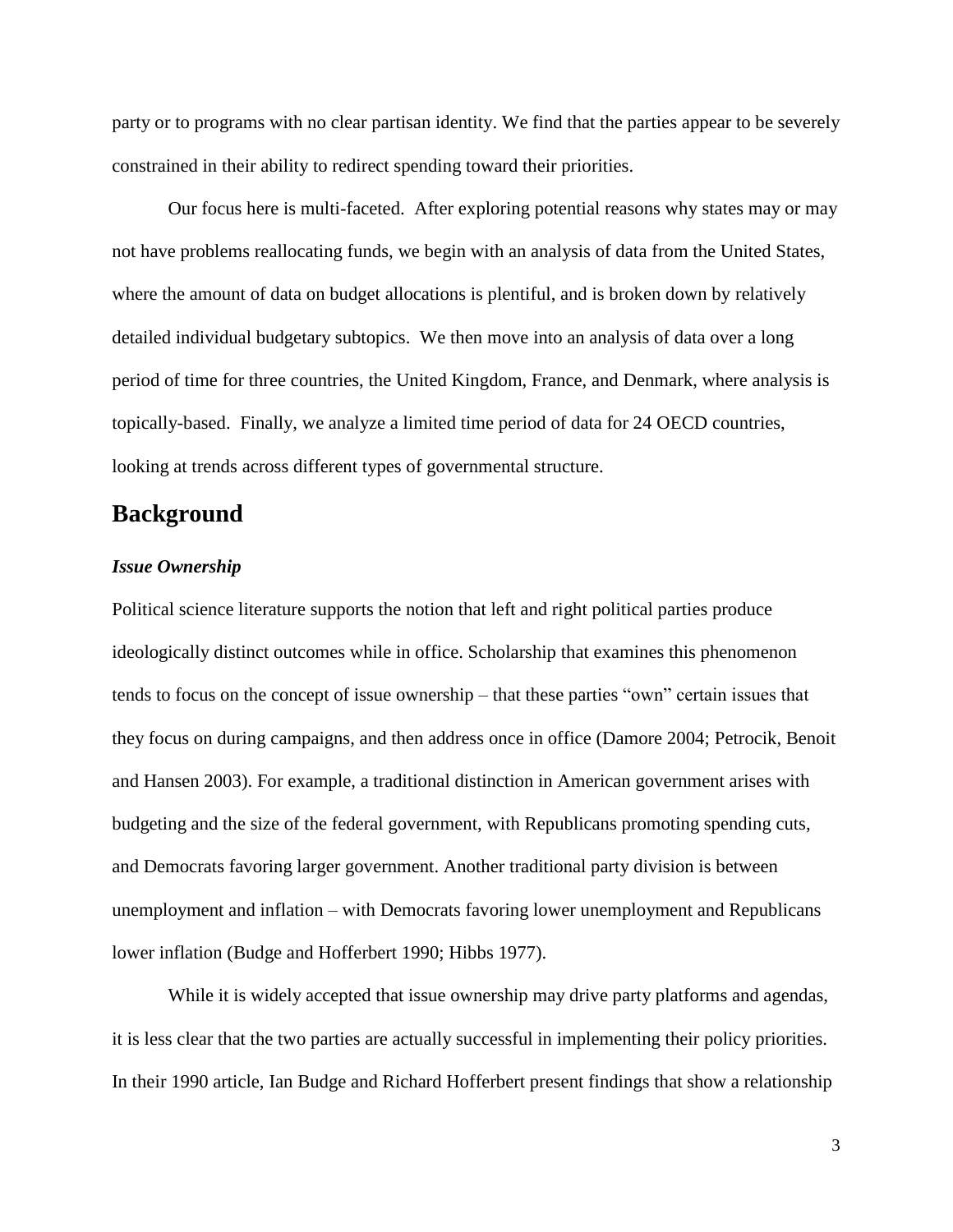between party platforms and government outputs. They conclude that "most federal spending priorities in the United States are quite closely linked to prior party platform emphases in the postwar period." This result is part of a long line of scholarship that presents evidence of a relationship between parties and government spending. Specifically, that left or Democratic governments spend more than conservative ones (Blais, Blake and Dion 1993; Cameron 1978; Lewis-Beck and Rice 1985; Berry and Lowery 1987; Swank 1988).

On the other side of the debate are scholars who doubt the existence of a clear link between party control and budgetary allocations (Dye 1966; Wilensky 1975; Solano 1983; Garand 1988). These include Gary King and his colleagues, who replicate Budge and Hofferbert"s 1990 article and question the original interpretation. King and his colleagues suggest that a more accurate interpretation of the results would indicate that party platforms actually have very small effects on government spending (King et al. 1993).

#### *Divided and Coalition Governments*

The reality of governance is that individual political parties may not have total control over their own destinies (or the nation"s finances). While some governments (such as the United Kingdom) have generally had clear partisan control of government, others find the necessity of coalitionbuilding between parties to be a fact of life. Parties in parliamentary systems such as Belgium and Finland must work with other parties to form governments, creating coalitions of different ideological stripes. Furthermore, presidential systems with legislative components, like the United States, must deal with potential differences between their primary governing bodies in the form of divided government, where one party controls the executive, and the other controls at least part if not the entirety of the legislature.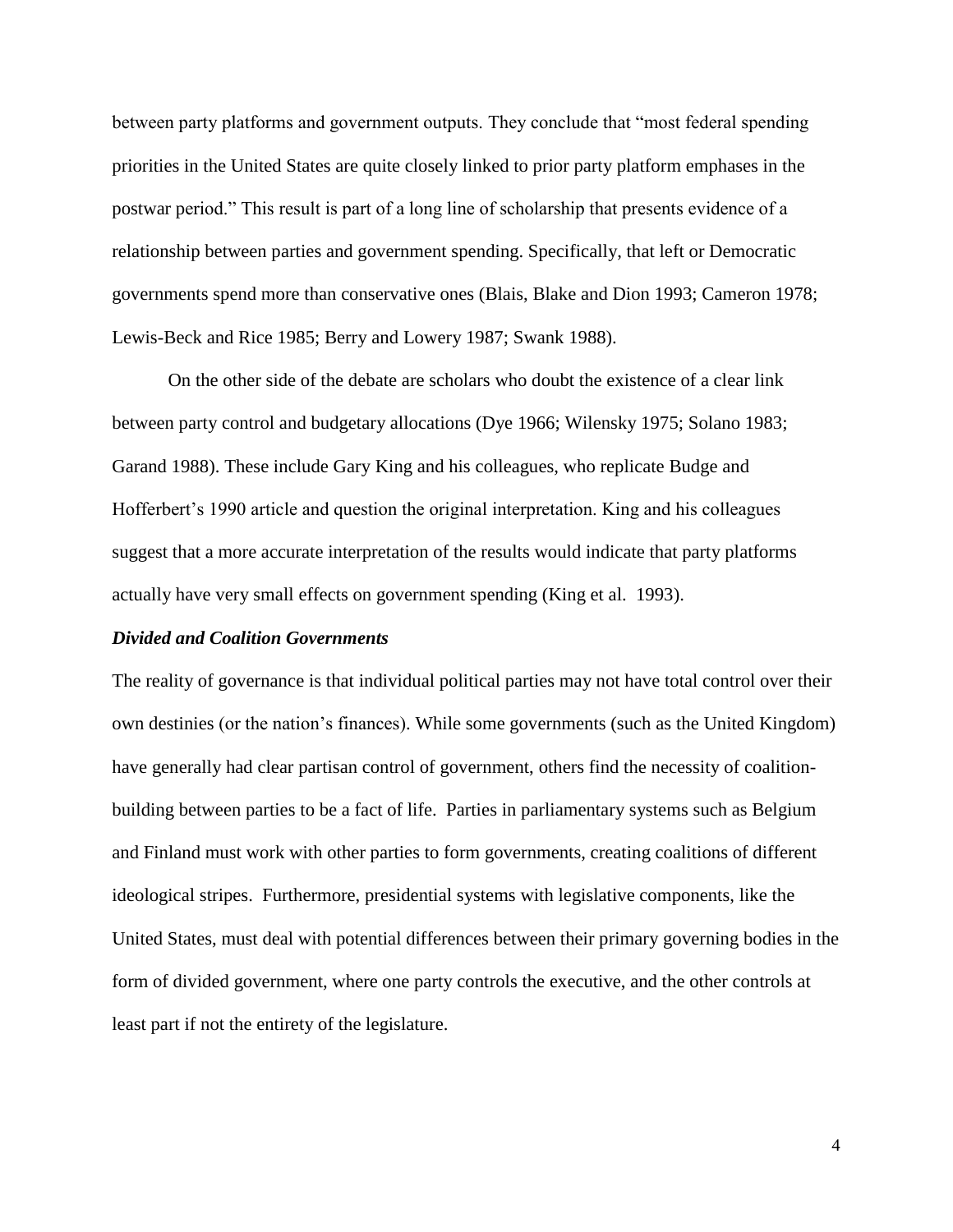What does this mean for a government's ability to pass legislation? In the American divided government system, the idea that unification helps a party move its agenda through a legislature is well supported in the congressional literature. The general form of the argument is that divided government imposes greater transaction costs on the majority party, which limit its productivity. In turn, majority parties under unified governments enjoy greater degrees of inparty cooperation and institutional leverage, which afford them greater success in passing their legislative agenda (Cox and McCubbins 1991, Aldrich 1995, Coleman 1999).

Attempts to test theories that united government leads to more legislative successes for the majority party often center on classifying legislation as significant versus non-significant. This approach was pioneered by David Mayhew in his 1991 book *Divided We Govern*, in which he examines legislation between 1947 and 1990, and determines that significant legislation is just as likely to be passed under divided government as it is unified (Mayhew 1991). These, at the time very surprising, findings were later supported by a number of studies that showed no statistically significant increase in the amount of "important" legislations passed under unified government (Fiorina 1996, Quirk and Nesmith 1995, Quirk and Nesmith 1994, Cameron, Howell, and Adler 1997, Krehbiel 1996).

However, the findings of Mayhew and his congressional colleagues have not gone unchallenged. Using different classification systems and updated datasets other scholars find that united government has a significant impact on the type of legislation Congress passes (Kelly 1993; Edwards et al. 1997). John Coleman (1999) offers a summary study on the effects of united and divided governments, which compares the classification strategies of previous scholars. He concludes: "In this article I have drawn on a range of conceptions of 'significant' legislation to see whether unified government is associated with the passage of more such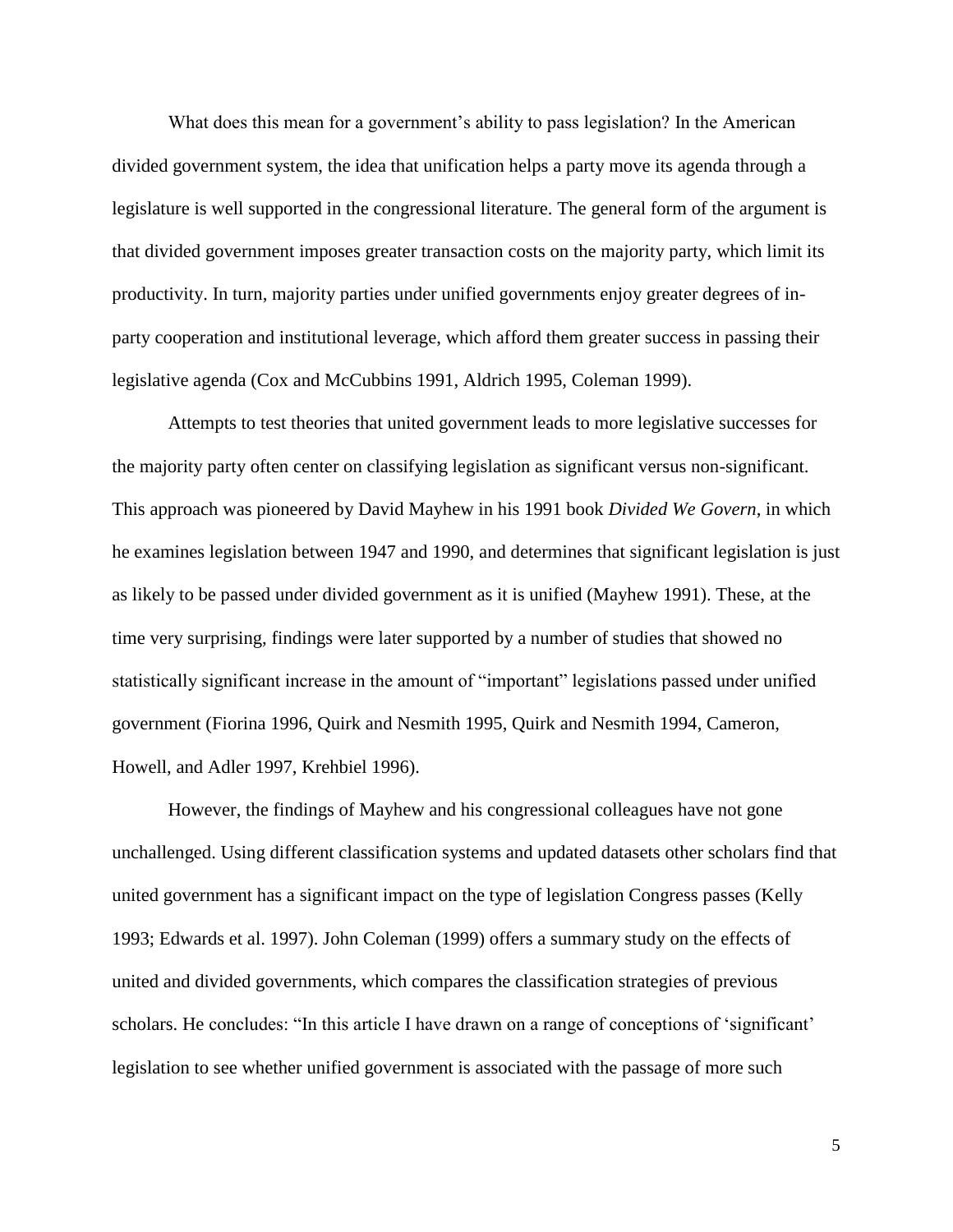enactments. The answer in most instances is 'yes'" (Coleman 1999; see also Baumgartner et al. 2014 who present similar results for lawmaking in the US and France).

Moving beyond divided government, the coalition government structure seen in many European countries also helps explain why governments with multiple parties in power may be less successful at getting directional policy passed than single party governments. In coalition governments, actors must be strategic to obtain any sort of policy goals, as they are actually in government with a party that likely does not share their policy goals (Muller and Strom 2000). In coalition governments, the coalition cabinet focuses on issues that will be most helpful to all parties in the coalition, postponing dealing with issues that are more unattractive to the parties in government (Martin 2005). Agency problems force cabinets to also rely on legislative measures to ensure that joint policy is achieved (Martin and Vanberg 2005). Furthermore, attempts to try and move policy in specific directions in coalition governments will result in pushback against "hostile" ministerial proposals, keeping the coalition in check (Martin and Vanberg 2004). Therefore, we should expect that coalition governments are less likely to reallocate funding to and from priorities versus ideological coalitions (those coalitions where multiple parties of the same ideological direction share power) and single-party governments.

#### *Mandatory Spending*

Government spending is driven not only by partisan choices but also by formulas that lead to increased spending on certain topics when more people are legally entitled to it. This "autopilot" spending is often criticized as making government difficult to manage. However, any analysis of spending shifts over time must take seriously the possibility that a governing body has tied its hands by making large portions of the budget be automatic. Effectively, the impact of any such trends would be to render party control moot. Of course, leaders together have the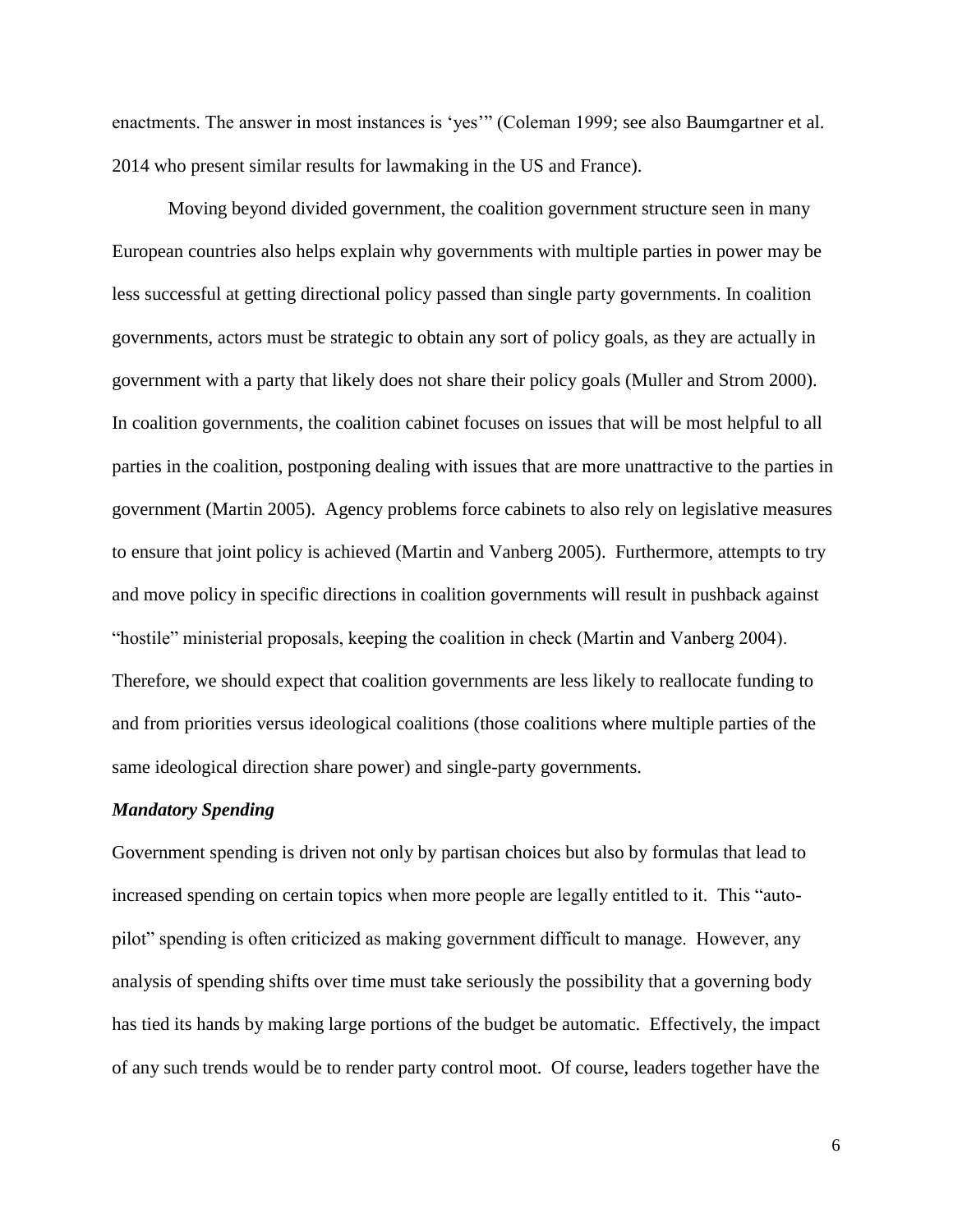authority to change the formulas used even in the case of mandatory spending programs. In any case, the growth of mandatory spending over time could be an important limiting element for any partisan control hypothesis.

#### *Governance*

Bryan Jones and Frank Baumgartner (2005) have discussed the overwhelming complexity of government and the need of governments, no matter what their partisan make-up, to respond to the rise of new issues. Increasing evidence from several countries suggests that shifts in spending priorities over time relate more to long-term trends in demographics (e.g., growth in pension spending) or to global / strategic issues (e.g., whether a country is at war) than to the free and open choice of newly elected officials on arrival in office. In the American case, President G.W. Bush, a Republican, was in office when the financial crisis of 2007-8 occurred and therefore oversaw the largest intervention into the private economy in decades including taking over General Motors. Government take-overs of major corporations are hardly traditional parts of the Republican Party platform, and the argument is not that leaders move purposefully against their platforms. Rather, the governance hypothesis is that "things happen" which often require responses against the ideological predispositions of those in power. If the course of economic and political life were more predictable, then parties would be better able to lay out a plan of how they would deal with new issues, and then implement those plans. But given the inherent surprises of public life, parties must adjust to what comes at them, often necessitating movements that would not be predicted by partisan ideology alone. (For more detail and examples relating to the governing hypothesis, see Sigelman and Buell 2004, Walgrave et al. 2009, Green-Pedersen and Mortensen 2010, Baumgartner et al. 2011.)

7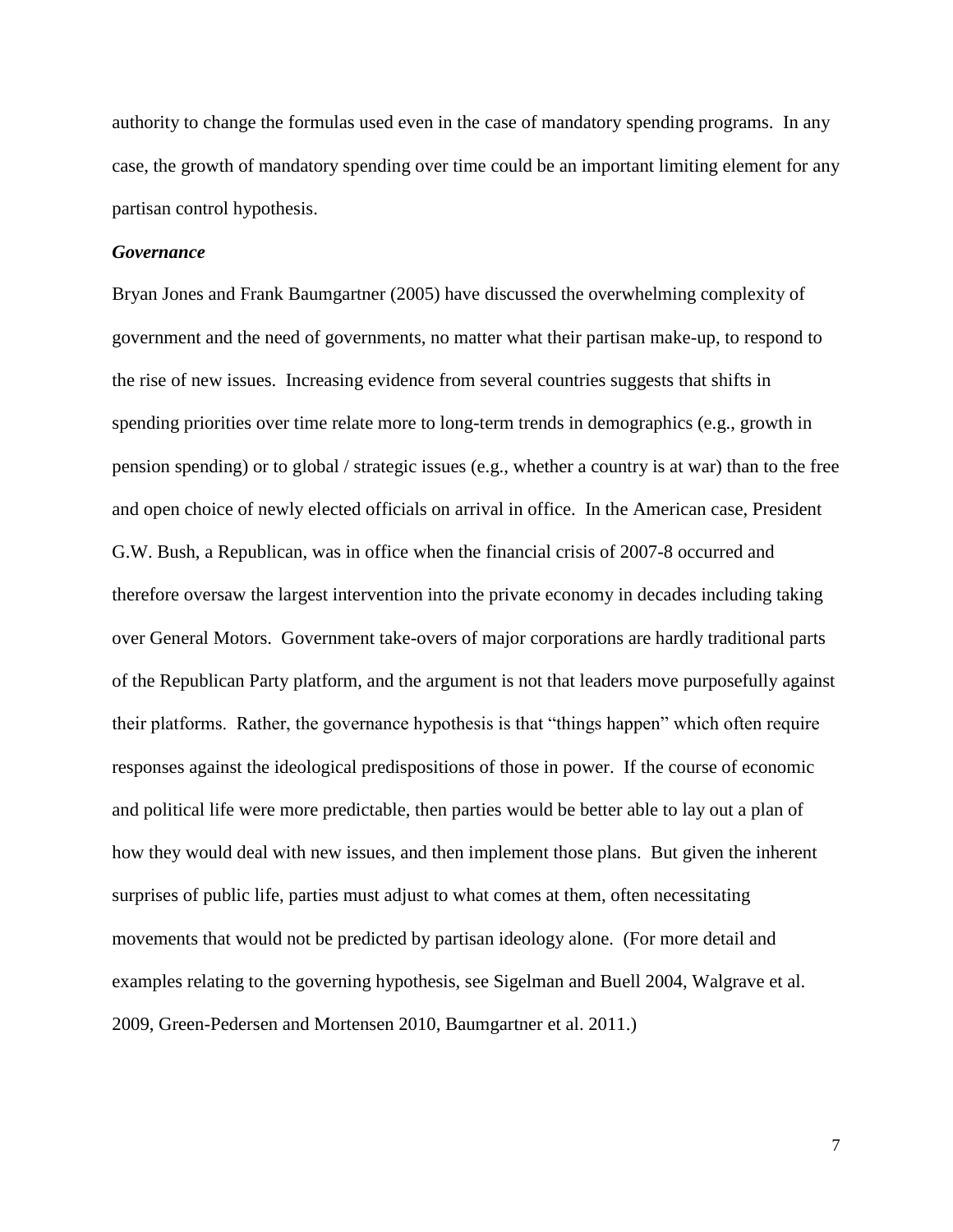Given these various expectations, our goal is very simple: we wish to compare spending behaviors of governments of the left and right to see if these patterns are consistent or inconsistent with their stated ideological predispositions. Further, we want to explore if the ability of governments to push spending toward their preferences is greater when the party in power has greater institutional control, such as in single party systems with unified control. Our empirical approach is very simple, and we seek to test these ideas on a large scale

### **Data and Results**

We assemble budget data for 28 OECD countries to provide straightforward tests of the possible partisan effects on spending and government action. A key element is to classify policy domains and spending categories by party. We rely as much as possible on published studies to do so but the general idea is that left-wing parties are associated with health, education, and other domestic social services whereas right-wing parties "own" defense, crime-fighting, and certain related issues. Once the issues are assigned to the parties, then it is straightforward to determine if control of government is related to spending on those issues.

#### **The United States**

The most comprehensive data available to us is for the United States, where the Policy Agendas Project breaks the budget into 67 distinct subfunctions, spanning from 1947 to 2009. Table 1 shows our classification of spending as Democratic, Republican, or Neutral. In the 2008 budget year, which we use for illustration, 57 percent of the spending aligns with what are called Democratic priorities, 21 percent Republican, with the remainder unallocated.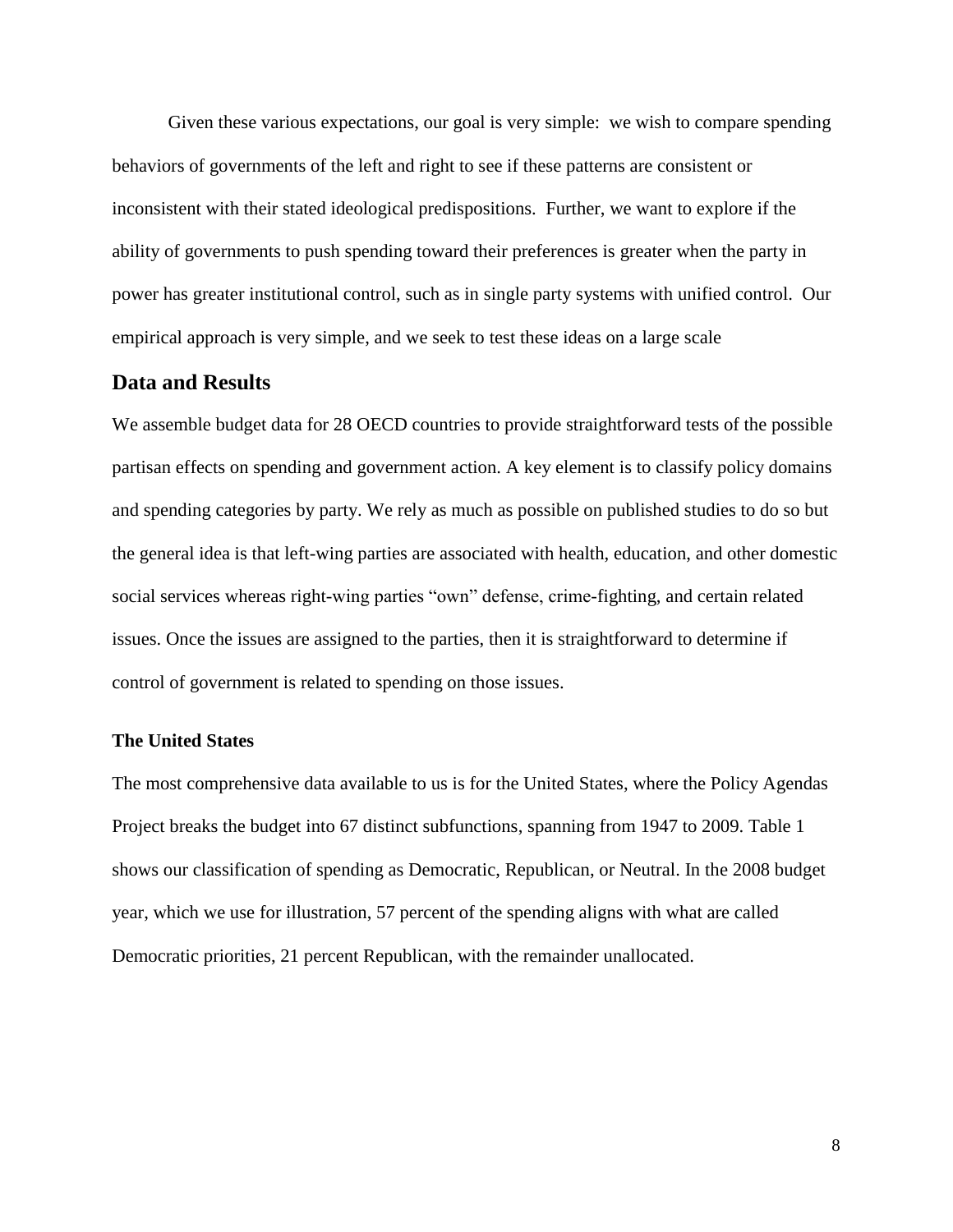| Category                                           | <b>FY Spending</b><br>2008 (\$Billions) | <b>Spending</b><br><b>Type</b>  | Coding                  |
|----------------------------------------------------|-----------------------------------------|---------------------------------|-------------------------|
| <b>Military Personnel</b>                          | 139.03                                  | Defense                         | Republican <sup>A</sup> |
| <b>DOD</b> - Operation and Maintenance             | 256.21                                  | Defense                         | Republican <sup>A</sup> |
| <b>DOD</b> - Procurement                           | 164.99                                  | Defense                         | Republican <sup>A</sup> |
| <b>DOD</b> - Research and Development              | 79.56                                   | Defense                         | Republican <sup>A</sup> |
| <b>DOD</b> - Military Construction                 | 22.06                                   | Defense                         | Republican <sup>A</sup> |
| <b>DOD</b> - Family Housing                        | 2.91                                    | Defense                         | Republican <sup>A</sup> |
| DOD - Other                                        | 9.92                                    | Defense                         | Republican <sup>A</sup> |
| <b>Atomic Energy Defense Activities</b>            | 16.63                                   | Defense                         | Republican <sup>A</sup> |
| <b>Defense-related Activities</b>                  | 4.91                                    | Defense                         | Republican <sup>A</sup> |
| <b>Federal Law Enforcement Activities</b>          | 26.95                                   | Discretionary                   | Republican <sup>B</sup> |
| Federal Litigative and Judicial Activities         | 11.89                                   | Discretionary                   | Republican <sup>B</sup> |
| <b>Federal Correctional Activities</b>             | 6.74                                    | Discretionary                   | Republican <sup>B</sup> |
| <b>Criminal Justice Assistance</b>                 | 3.51                                    | Discretionary                   | Republican <sup>B</sup> |
| <b>Emergency Energy Preparedness</b>               | 0.19                                    | Discretionary                   | Republican              |
| <b>Republican Total</b>                            |                                         | 745.50 (20.69% of All Spending) |                         |
| <b>Farm Income Stabilization</b>                   | 12.84                                   | Mandatory                       | Democrat <sup>B</sup>   |
| <b>Agricultural Research and Services</b>          | 4.60                                    | Discretionary                   | Democrat <sup>B</sup>   |
| Elementary, Secondary, and Vocational<br>Education | 37.21                                   | Discretionary                   | Democrat <sup>B</sup>   |
| <b>Higher Education</b>                            | 24.62                                   | Mandatory                       | Democrat <sup>B</sup>   |
| <b>Research and General Education Aids</b>         | 3.36                                    | Discretionary                   | Democrat <sup>B</sup>   |
| Training and Employment                            | 7.31                                    | Discretionary                   | Democrat <sup>C</sup>   |
| <b>Other Labor Services</b>                        | 1.53                                    | Discretionary                   | Democrat <sup>B</sup>   |
| <b>Social Services</b>                             | 17.31                                   | Discretionary                   | Democrat <sup>B</sup>   |
| <b>Health Care Services</b>                        | 251.67                                  | Mandatory                       | Democrat <sup>D</sup>   |
| <b>Health Research and Training</b>                | 30.19                                   | Discretionary                   | Democrat <sup>D</sup>   |
| Consumer and Occupation Health and<br>Safety       | 3.43                                    | Discretionary                   | Democrat <sup>B</sup>   |
| General Retirement and Disability<br>Insurance     | 7.54                                    | Mandatory                       | Democrat <sup>B</sup>   |
| Federal Employee Retirement and<br>Disability      | 110.90                                  | Mandatory                       | Democrat <sup>B</sup>   |
| <b>Unemployment Compensation</b>                   | 45.63                                   | Mandatory                       | Democrat <sup>E</sup>   |
| <b>Housing Assistance</b>                          | 35.29                                   | Discretionary                   | Democrat <sup>B</sup>   |
| Food and Nutrition Assistance                      | 60.79                                   | Mandatory                       | Democrat <sup>B</sup>   |
| Other Income Security                              | 166.00                                  | Mandatory                       | Democrat <sup>B</sup>   |
| Social Security                                    | 802.82                                  | Mandatory                       | Democrat <sup>A</sup>   |

# Table 1. Party Ownership by OMB Subfunctions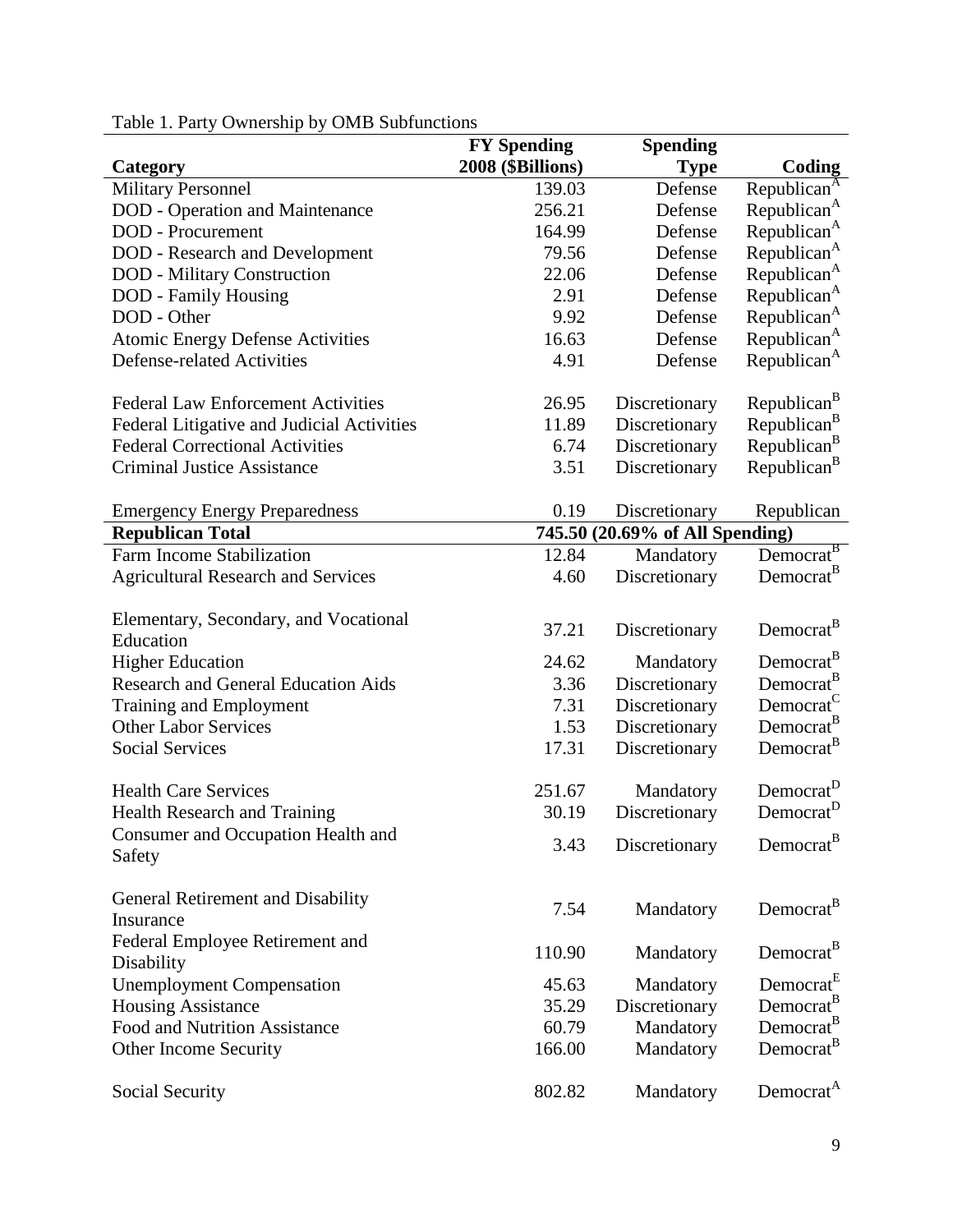| Medicare                                                    | 422.18 | Mandatory                         | Democrat <sup>B</sup> |
|-------------------------------------------------------------|--------|-----------------------------------|-----------------------|
| <b>Democratic Total</b>                                     |        | 2,045.22 (56.78% of All Spending) |                       |
| Energy Information, Policy and Regulation                   | 0.57   | Discretionary                     |                       |
| <b>Energy Conservation</b>                                  | 1.23   | Discretionary                     |                       |
| General Science and Basic Research                          | 11.10  | Discretionary                     |                       |
| Space Flight, Research, and Supporting<br><b>Activities</b> | 16.58  | Discretionary                     |                       |
| <b>Water Resources</b>                                      | 10.90  | Discretionary                     |                       |
| <b>Conservation and Land Management</b>                     | 9.58   | Discretionary                     |                       |
| <b>Recreational Resources</b>                               | 3.41   | Discretionary                     |                       |
| <b>Pollution Control and Abatement</b>                      | 7.55   | Discretionary                     |                       |
| <b>Other Natural Resources</b>                              | 5.75   | Discretionary                     |                       |
| <b>Ground Transportation</b>                                | 52.57  | Discretionary                     |                       |
| <b>Air Transportation</b>                                   | 19.77  | Discretionary                     |                       |
| <b>Water Transportation</b>                                 | 8.78   | Discretionary                     |                       |
| <b>Other Transportation</b>                                 | 0.35   | Discretionary                     |                       |
| <b>Community Development</b>                                | 18.50  | Discretionary                     |                       |
| Area and Regional Development                               | 3.11   | Discretionary                     |                       |
| Legislative Functions                                       | 3.62   | Discretionary                     |                       |
| <b>Executive Direction and Management</b>                   | 0.50   | Discretionary                     |                       |
| <b>Central Fiscal Operations</b>                            | 11.44  | Discretionary                     |                       |
| General Property and Records Management                     | 4.05   | Discretionary                     |                       |
| <b>Central Personnel Management</b>                         | 0.19   | Discretionary                     |                       |
| <b>General Purpose Fiscal Assistance</b>                    | 4.05   | Discretionary                     |                       |
| <b>Other General Government</b>                             | 1.48   | Discretionary                     |                       |
| <b>Conduct of Foreign Affairs</b>                           | 12.08  | Defense                           |                       |
| International Development and<br>Humanitarian Assistance    | 17.69  | Defense                           |                       |
| <b>International Security Assistance</b>                    | 10.54  | Defense                           |                       |
| Foreign Information and Exchange<br>Activities              | 1.25   | Defense                           |                       |
| Income Security for Veterans                                | 42.30  | Mandatory                         |                       |
| Veterans Education, Training, and<br>Rehabilitation         | 2.82   | Mandatory                         |                       |
| <b>Veterans Medical Care</b>                                | 39.05  | Discretionary                     |                       |
| <b>Other Veterans Benefits and Services</b>                 | 4.57   | Discretionary                     |                       |
| Disaster Relief and Insurance                               | 19.89  | Discretionary                     |                       |
| Other Advancement of Commerce                               | 14.40  | Discretionary                     |                       |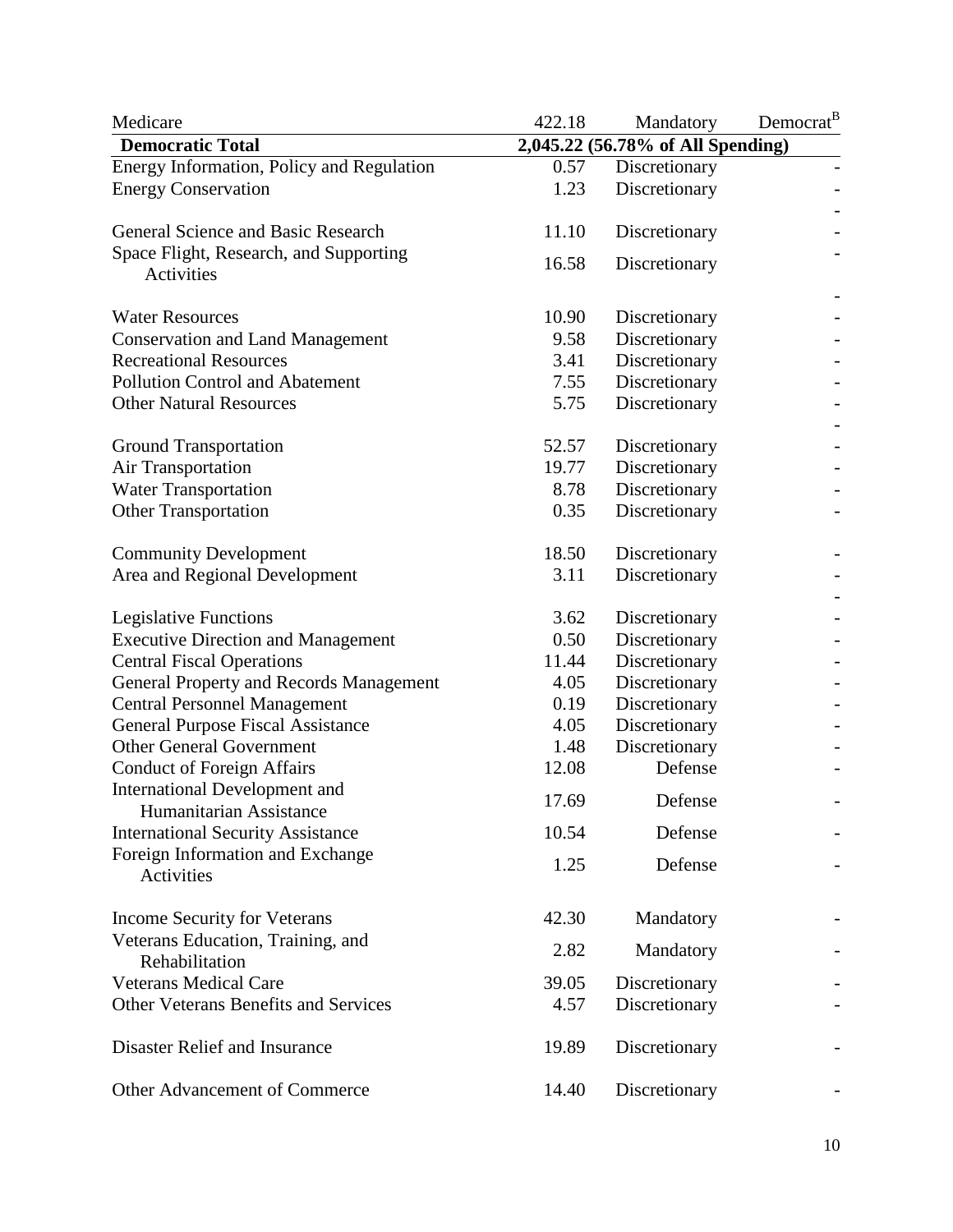| Interest on the Public Debt                                                | 451.14   | Mandatory                       |  |
|----------------------------------------------------------------------------|----------|---------------------------------|--|
| <b>Neutral Total</b>                                                       |          | 810.81 (22.51% of All Spending) |  |
| <b>Total All Spending</b>                                                  | 3,601.53 |                                 |  |
| Citation $A = S$ igelman and Buell 2004; Petrocik et al. 2003; Damore 2004 |          |                                 |  |
| Citation B = Petrocik et all 2003; Damore 2004                             |          |                                 |  |
| Citation C = Hibbs $1977$                                                  |          |                                 |  |
| $C_{\text{total}} \sim D - C_{\text{total}}$                               |          |                                 |  |

Citation  $D =$  Sigelman and Buell 2004

 $\overline{\phantom{a}}$ 

Citation  $E = Hibbs 1977$ ; Petrocik et al. 2003; Damore 2004

Having assigned each subfunction to a party (or the neutral category), our question is empirically very simple. If we compare each annual allocation of spending changes across the 67 categories, and link the partisan "ownership" from Table 1 to these spending decisions, then we can conclude whether there is any systematic pattern of spending consistent with partisanship. We can call a spending change "consistent" if it increases spending more than the annual average to a spending category associated with the head-of-state"s party, of if it increases less than the annual average to those categories associated with the rival party. "Inconsistent" budget changes would be (relative) cuts to one's own party priorities or relatively great increases in those categories associated with the rival party. In the United States, as about 23 percent of the budget is unallocated by party, some changes may also be deemed "neutral." So we simply want to know what percentage of budget reallocations are neutral, consistent, and inconsistent.<sup>4</sup>

Table 2 displays these percentages for different levels of party control across three different spending types. The first section of the table (under the "all spending" row) examines total spending from 1947 through 2009. Looking at the rightmost column, which simply

 $4$  We are interested in relative allocations and therefore our measure of consistent, inconsistent, and neutral allocations is the percent change for a given program minus the overall growth rate of the budget that year. So if a category shows a 3 percent increase but the budget has 5 percent overall growth in that year, we count this as - 2, reflecting a relative allocation of funds away from that budget category. This is an important adjustment to the data as each year has a different overall growth rate. We measure consistency the same way for each OECD country that we consider.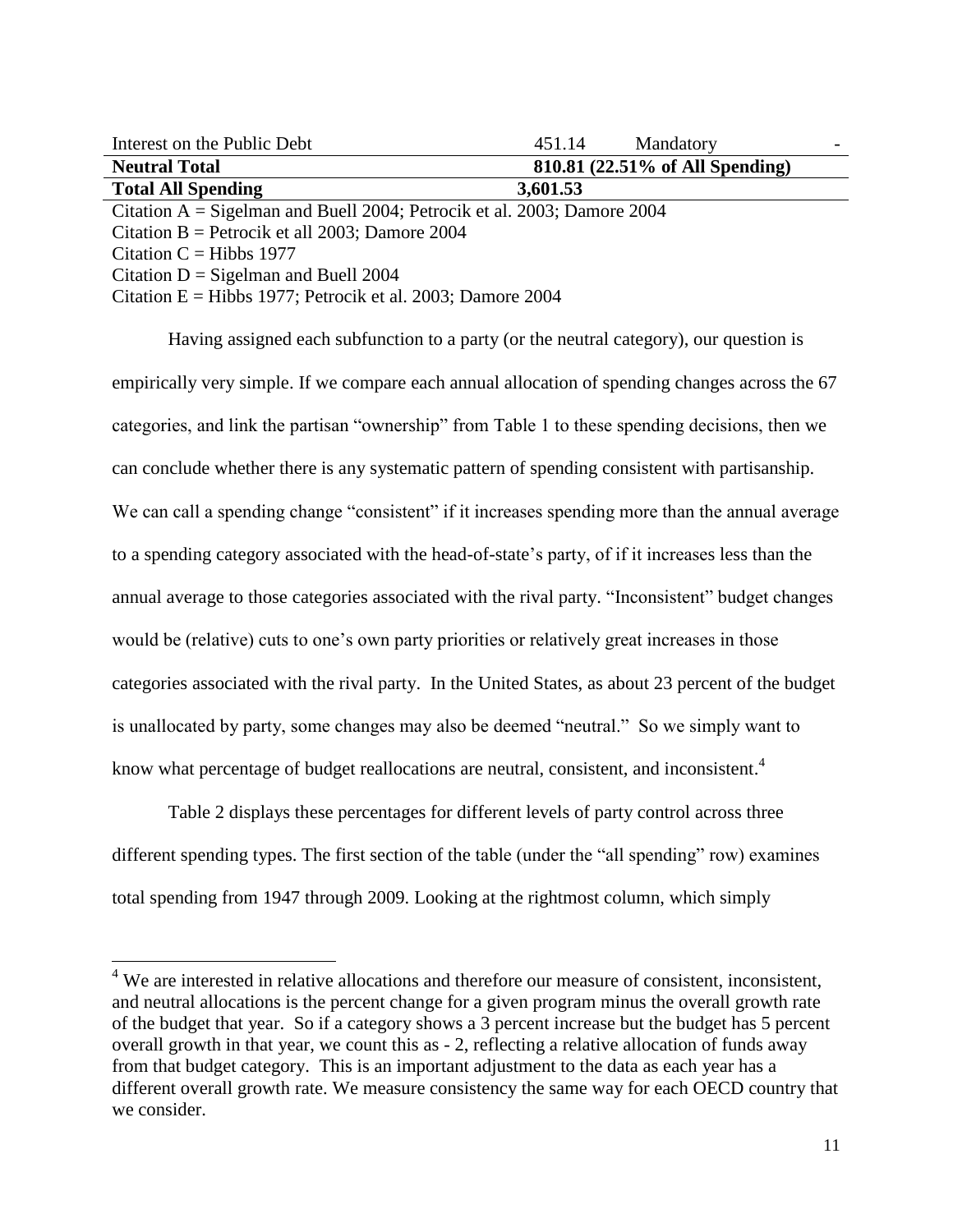subtracts the percentage of inconsistent changes from consistent ones, we see that across all governing conditions, inconsistent changes occur slightly more frequently than consistent ones. There is, however, a marginal increase in the number of consistent changes taking place as a party consolidates control over the federal government. During divided government only 22 percent of changes are consistent while during united government with filibuster proof majorities in the Senate, 30 percent of changes are consistent.<sup>5</sup> This suggests that the parties are better able to allocate money toward their priorities when they control the presidency and Congress, rather than just the presidency.

| Government                          | N     | % Consistent | % Inconsistent | C-I     |  |
|-------------------------------------|-------|--------------|----------------|---------|--|
|                                     |       |              |                |         |  |
|                                     |       | All Spending |                |         |  |
| Total                               | 3,807 | 24.03        | 24.82          | $-0.79$ |  |
| Divided                             | 2,306 | 22.51        | 26.11          | $-3.60$ |  |
| Unified                             | 1,501 | 26.38        | 22.85          | 3.53    |  |
| Unified and filibuster proof        | 606   | 29.70        | 21.12          | 8.58    |  |
| Discretionary Spending Changes Only |       |              |                |         |  |
| Total                               | 2,292 | 17.80        | 16.45          | 1.35    |  |
| Divided                             | 1,388 | 16.57        | 17.36          | $-0.79$ |  |
| Unified                             | 904   | 19.69        | 15.04          | 4.65    |  |
| Unified and filibuster proof        | 352   | 22.44        | 12.78          | 9.66    |  |

Table 2. Spending Consistency by Party Control in the United States, 1947-2009

The bottom half of Table 2 shows the breakdown of consistent and inconsistent changes for discretionary spending only. The logic here is that parties may be more successful at directing discretionary spending as compared to mandatory topics, which are controlled by long-standing formulas that are difficult to change. We find that isolating discretionary spending makes little difference for the results. Again we see that as the president's party consolidates control over the federal government the occurrence of consistent changes increases. In fact, consistent changes are almost twice as common as inconsistent ones. But we are dealing with only one-tenth of the

 $\overline{\phantom{a}}$ 

 $<sup>5</sup>$  The percentage of changes belonging to neutral budget categories is not displayed, but is</sup> simply the sum of consistent and inconsistent changes subtracted from 100.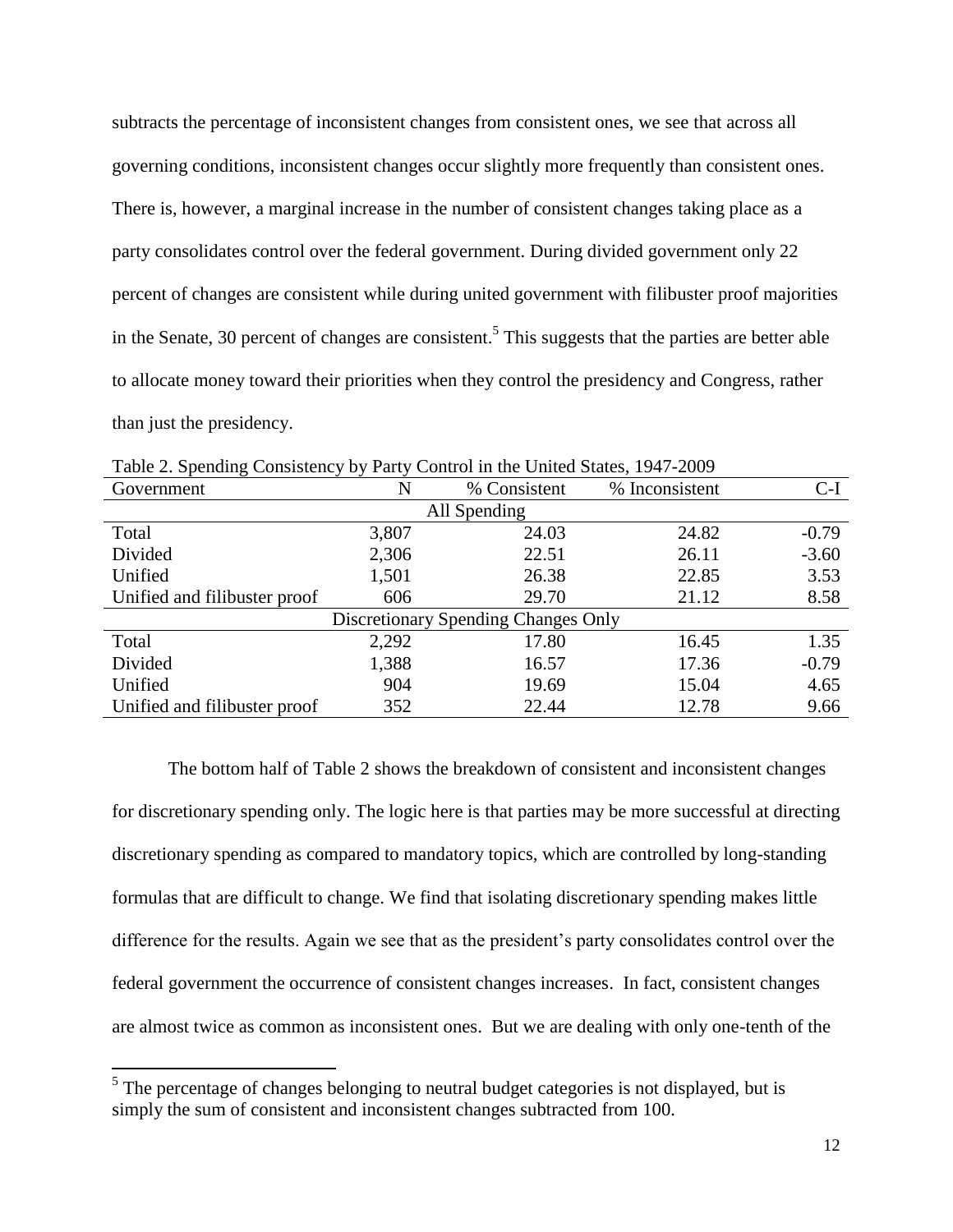total number of observations at this point in the analysis, as filibuster-proof government is rare, and discretionary spending is only a portion of the budget.

 Figure 1 provides a visual depiction of the data by tracking spending on Democratic and Republican priorities over time. The different background shadings represent varying levels of party control. As we have lagged our presentation of the budget data so that spending is associated with the government that authorized it, if there are party effects in spending they should be clearly visible at the thresholds between shading areas. Based on the figure, there is little evidence that partisan reallocations are taking place. The general trend, of increasing commitments toward Democratic priorities, continues regardless of party control.



Figure 1. The Proportion of Democratic and Republican Spending Over Time, by Party Control

Figure 2 follows the same format as Figure 1, but isolates discretionary spending. As we saw with Table 2, looking only at discretionary spending does not substantively alter the results. Once again we find scant visual evidence that partisan reallocations are taking place.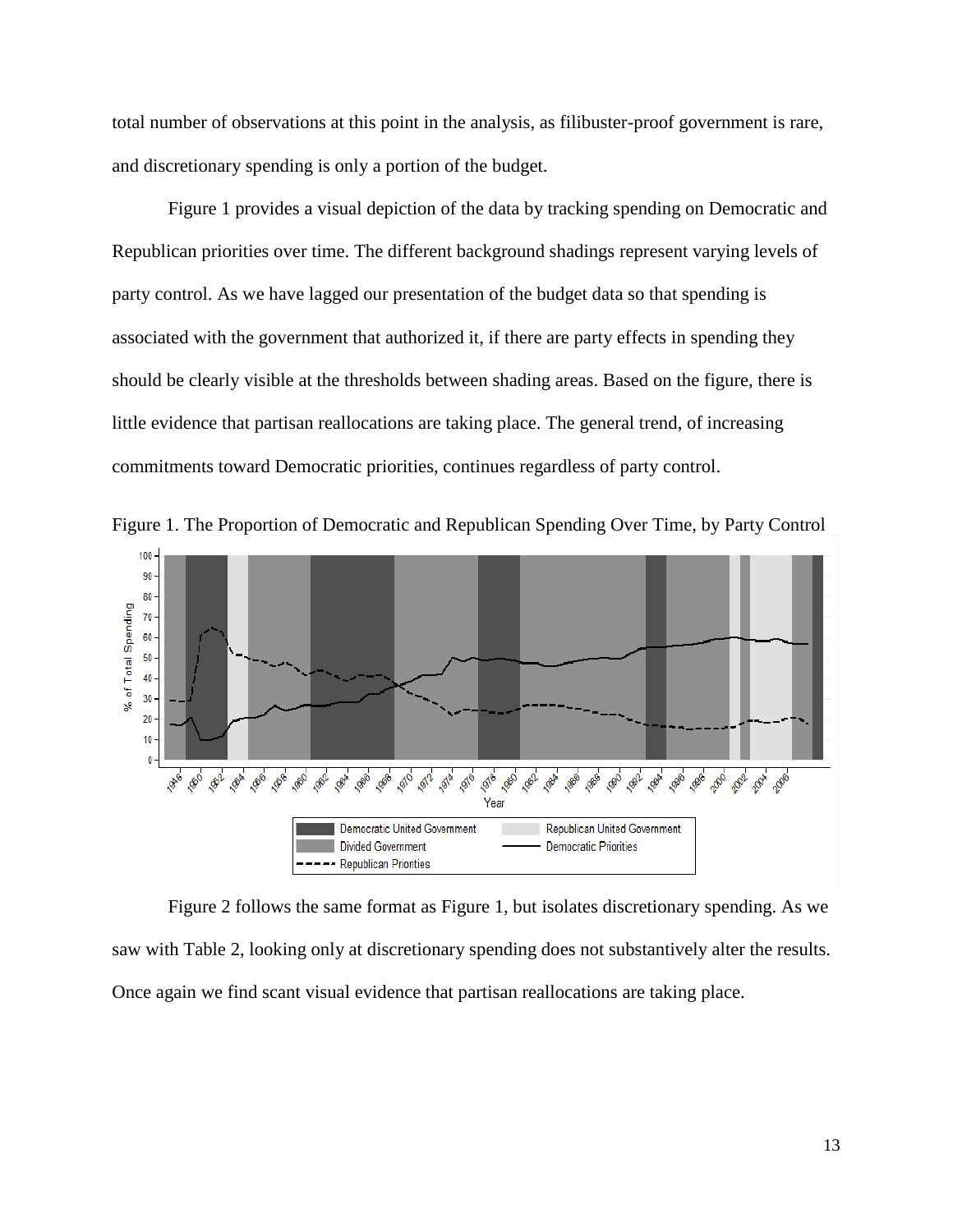Figure 2. The Proportion of Discretionary Democratic and Republican Spending Over Time, by Party Control



### **The United Kingdom, France, and Denmark**

 $\overline{\phantom{a}}$ 

Our analysis of US budgets found only moderate evidence of party effects in spending. Much more dominate as an explanation for spending patterns, as Figures 1 and 2 made clear, were general social trends that appeared to drive spending regardless of party control over government. We turn now to the United Kingdom, France, and Denmark, asking the same question: do parties direct spending toward their traditional partisan priorities when in office? We use budget data available from the Comparative Agendas Project that tracks spending across various budget functions from 1950 to 2010 for the UK, 1958 to 2001 for France, and 1971 to 2010 for Denmark. We assign functions to left and right-wing parties following the general trend established in our analysis of US budgets, where left parties are assigned categories relating to health, education, and welfare, and right parties are assigned categories relating to law and order. 6

Table 3 shows the percentage of total budget changes that are consistent and inconsistent

<sup>&</sup>lt;sup>6</sup> The appendix lists budget functions by country and our corresponding party codes.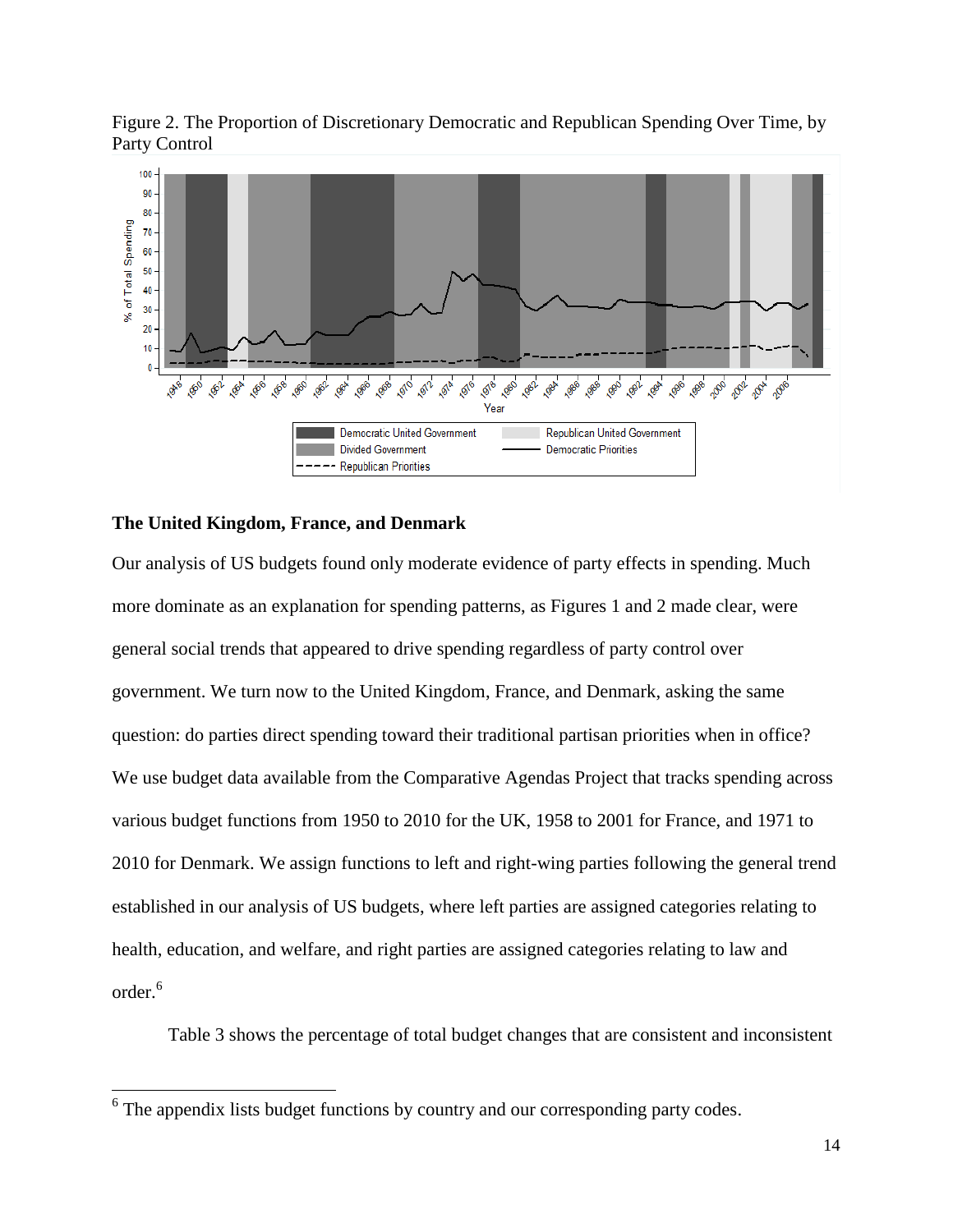for each country. For the US, we compared the occurrence of consistent changes for divided and unified governments, showing that consistent changes are more likely as party control over government solidifies. We take a similar approach here by looking at coalition governments. When a prime minister's party wins enough seats in an election to control government without forming any coalitions, we call that single party government. An ideological coalition is when a prime minister's party forms a coalition with parties of similar ideological orientation, and a cross ideological coalition is when the prime minister"s party must form coalitions with parties of different ideological predispositions. The rightmost column reveals meager evidence of party spending effects. Only in Denmark do consistent changes outnumber inconsistent changes when looking at the total time series and, unlike in the US, breaking things down by party control does not appear to substantively alter the results.<sup>7</sup>

 $\overline{\phantom{a}}$ 

 $7$  The exception is in the UK during cross ideological coalitions, when consistent changes are 12 percent more common than inconsistent changes. This result runs against conventional wisdom, which would suggest that prime ministers faced with ideologically diverse coalitions will be less successful in directing spending toward their own party"s priorities. The caveat here is that the sample size is very small, as only 17 spending reallocations took place in the UK under these conditions.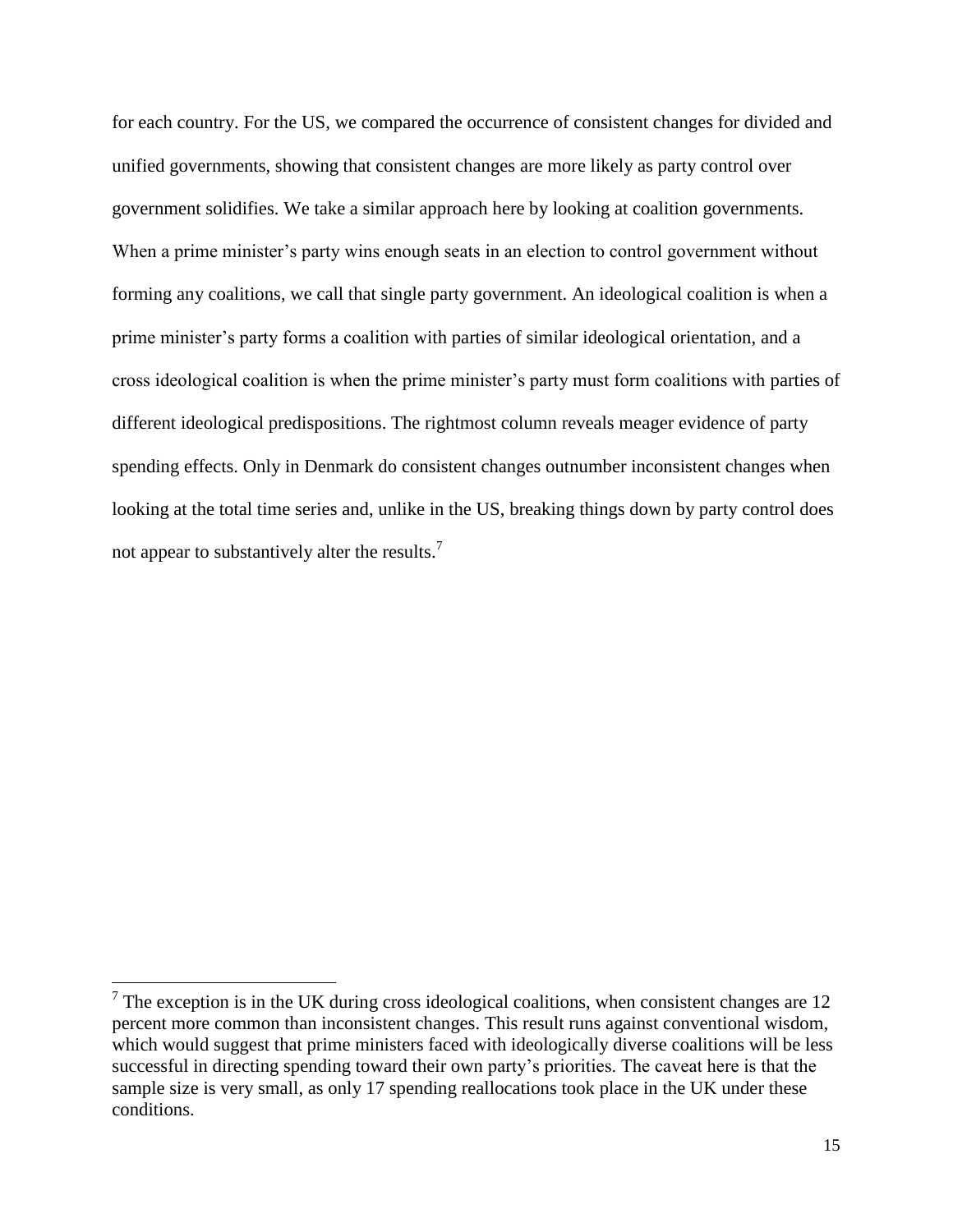| Government                         | N                 | % Consistent       | % Inconsistent | $C-I$    |  |  |  |  |
|------------------------------------|-------------------|--------------------|----------------|----------|--|--|--|--|
|                                    | France, 1958-2002 |                    |                |          |  |  |  |  |
| Total                              | 424               | 32.78              | 37.50          | $-4.72$  |  |  |  |  |
| <b>Single Party</b>                | 314               | 33.76              | 36.62          | $-2.86$  |  |  |  |  |
| <b>Ideological Coalition</b>       |                   |                    |                |          |  |  |  |  |
| <b>Cross Ideological Coalition</b> | 110               | 30.00              | 40.00          | $-10.00$ |  |  |  |  |
|                                    |                   | Denmark, 1971-2011 |                |          |  |  |  |  |
| Total                              | 390               | 42.05              | 37.95          | 4.10     |  |  |  |  |
| <b>Single Party</b>                | 70                | 37.14              | 42.86          | $-5.72$  |  |  |  |  |
| <b>Ideological Coalition</b>       | 280               | 43.21              | 36.79          | 6.42     |  |  |  |  |
| <b>Cross Ideological Coalition</b> | 40                | 42.50              | 37.50          | 5.00     |  |  |  |  |
| United Kingdom, 1950-2011          |                   |                    |                |          |  |  |  |  |
| Total                              | 498               | 15.46              | 21.69          | $-6.23$  |  |  |  |  |
| <b>Single Party</b>                | 481               | 18.18              | 22.04          | $-3.86$  |  |  |  |  |
| <b>Ideological Coalition</b>       |                   |                    |                |          |  |  |  |  |
| <b>Cross Ideological Coalition</b> | 17                | 23.53              | 11.76          | 11.77    |  |  |  |  |

Table 3. Spending Consistency by Party Control in France, Denmark, and the United Kingdom

Figure 3 displays changes to spending on left-wing party priorities over time for each country. The grey shading indicates a prime minister from a right-wing party was in office, while no shading represents a left-wing prime minister. Once again, spending has been lagged so that it matches the governments that authorized it. As was the case with the US, visually there is very little evidence of party spending effects for the UK, France, or Denmark. In all three cases the general trend is increasing spending on left-wing priorities, regardless of the party of the prime minister.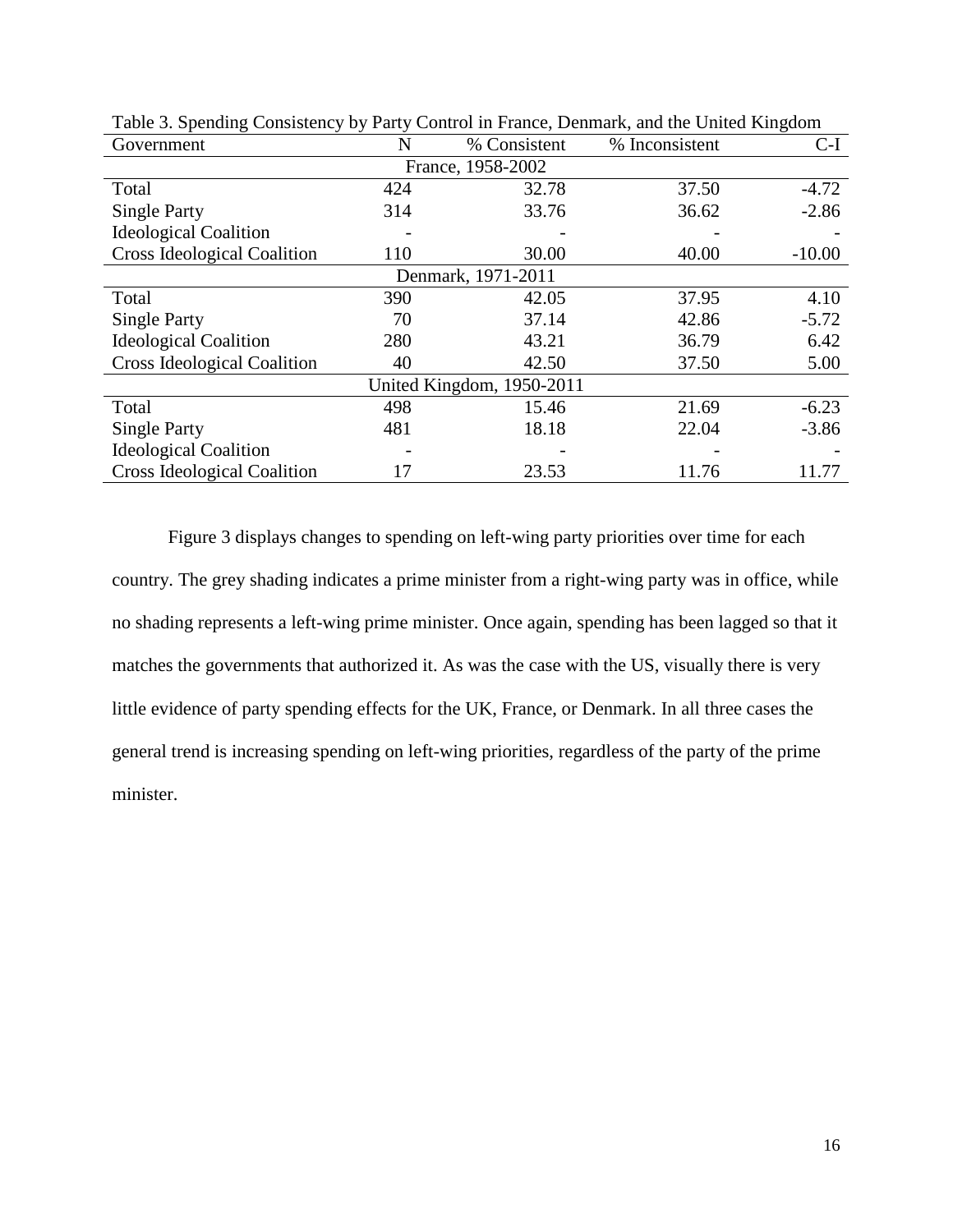

Figure 3. Spending on Left-Wing Priorities for the UK, France, and Denmark

#### **OECD Countries**

We expand the scope of our analysis by assembling budget data for 24 additional OECD countries.<sup>8</sup> The maximum time series available for any country is from 1990 to 2010, with some countries having data for shorter periods. The OECD datasets break expenditures down into the same 10 budget functions for each country, which we assign to either left or right-wing parties based on the same general logic that informed our prior coding decisions.<sup>9</sup>

 Table 4 displays the occurrence of consistent and inconsistent spending changes for each country. Once again, our definition of a consistent change focuses on the party of the head of

 8 This data is available on the OECD data website [http://stats.oecd.org/].

<sup>&</sup>lt;sup>9</sup> The appendix lists the 10 budget functions and their party assignments.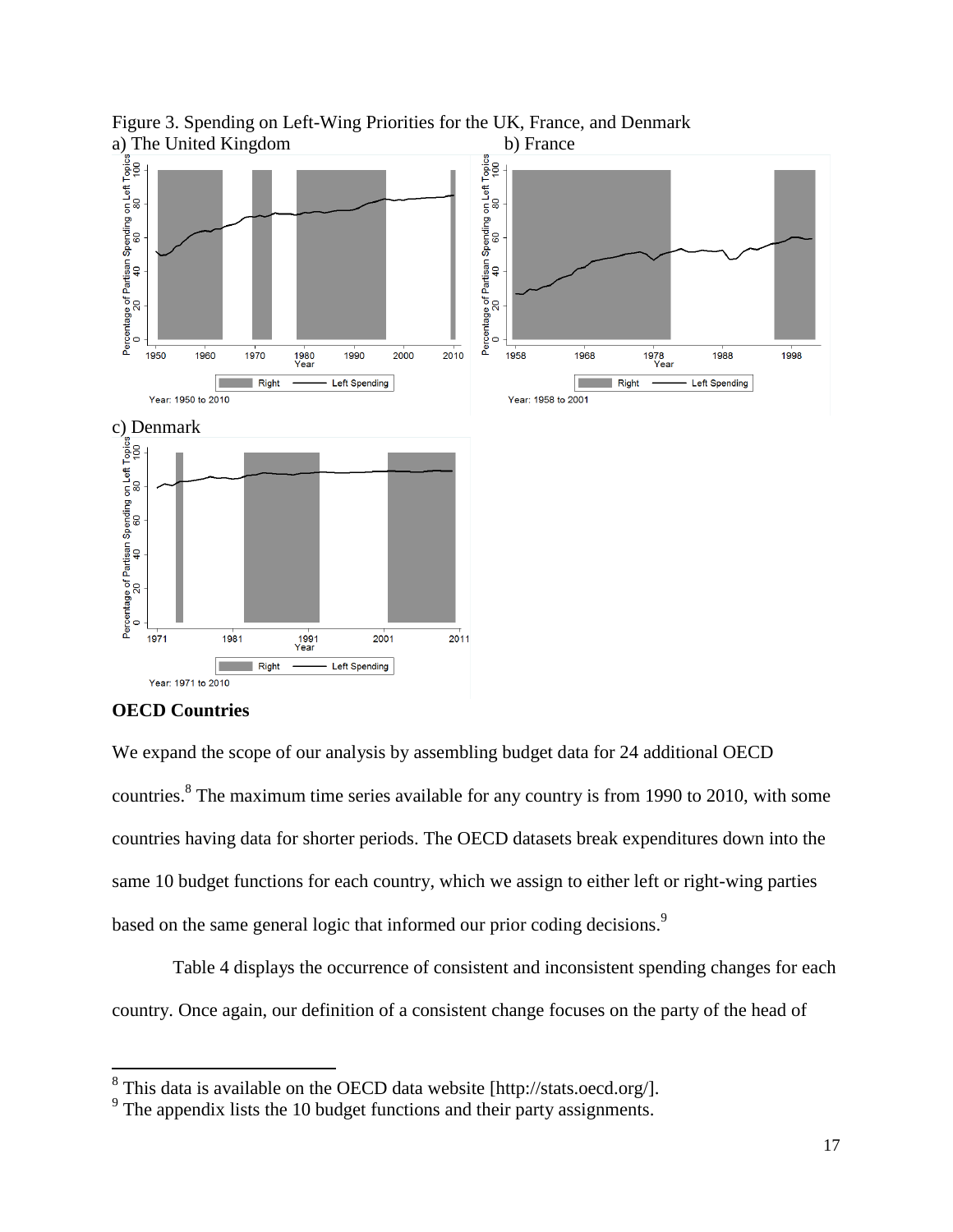government, so that a consistent change occurs when the prime minister"s party increases spending on one of their priorities more than the annual average (or makes a relative decrease in spending to a rival party's priority).<sup>10</sup> The rightmost column reveals that there is considerable variance across countries in terms of the government's ability to implement consistent changes. In Greece, for example, consistent changes are 8 percent more likely than inconsistent changes, while in Slovenia inconsistent changes are 12 percent more likely. The last row of the table aggregates across all 24 countries, and shows that collectively consistent changes occur at almost exactly the same rate as inconsistent ones.

| Country                | N     | % Consistent | % Inconsistent | C-I      |
|------------------------|-------|--------------|----------------|----------|
| Austria, 1995-2010     | 150   | 36.67        | 33.33          | 3.34     |
| Belgium, 1990-2010     | 200   | 36.50        | 33.50          | 3.00     |
| Canada, 1990-2005      | 160   | 42.50        | 37.50          | 5.00     |
| Czech Rep., 1995-2010  | 150   | 32.00        | 28.67          | 3.33     |
| Estonia, 1995-2010     | 150   | 36.67        | 33.33          | 3.34     |
| Finland, 1990-2010     | 200   | 18.00        | 13.50          | 4.50     |
| Germany, 1991-2010     | 190   | 37.89        | 32.11          | 5.78     |
| Greece, 2000-2010      | 100   | 39.00        | 31.00          | 8.00     |
| Hungary, 1995-2010     | 150   | 32.67        | 37.33          | $-4.66$  |
| Iceland, 1997-2010     | 120   | 29.17        | 29.17          | 0.00     |
| Israel, 1995-2010      | 150   | 26.00        | 25.33          | 0.67     |
| Italy, 1990-2010       | 200   | 31.00        | 25.00          | 6.00     |
| Japan, 2005-2010       | 50    | 24.00        | 26.00          | $-2.00$  |
| Korea, 2000-2010       | 90    | 11.11        | 12.22          | $-1.11$  |
| Luxembourg, 1990-2010  | 200   | 34.50        | 35.50          | $-1.00$  |
| Netherlands, 1995-2010 | 150   | 38.00        | 32.00          | 6.00     |
| Norway, 1990-2010      | 190   | 30.00        | 40.00          | $-10.00$ |
| Poland, 2002-2010      | 70    | 38.57        | 31.43          | 7.14     |
| Portugal, 1990-2009    | 190   | 33.68        | 36.32          | $-2.64$  |
| Slovakia, 1995-2010    | 150   | 25.33        | 30.67          | $-5.34$  |
| Slovenia, 1999-2009    | 100   | 29.00        | 41.00          | $-12.00$ |
| Spain, 1995-2009       | 140   | 19.29        | 30.71          | $-11.42$ |
| Sweden, 1955-2009      | 140   | 37.14        | 32.86          | 4.28     |
| Turkey, 2006-2009      | 30    | 33.33        | 36.67          | $-3.34$  |
| Total                  | 3,480 | 31.26        | 31.70          | $-0.44$  |

Table 4. Spending Consistency in 24 OECD Countries

 $\overline{\phantom{a}}$ 

 $10$  Changes made by center parties, where the head of state does not have a clear left or right political orientation, are coded as neutral.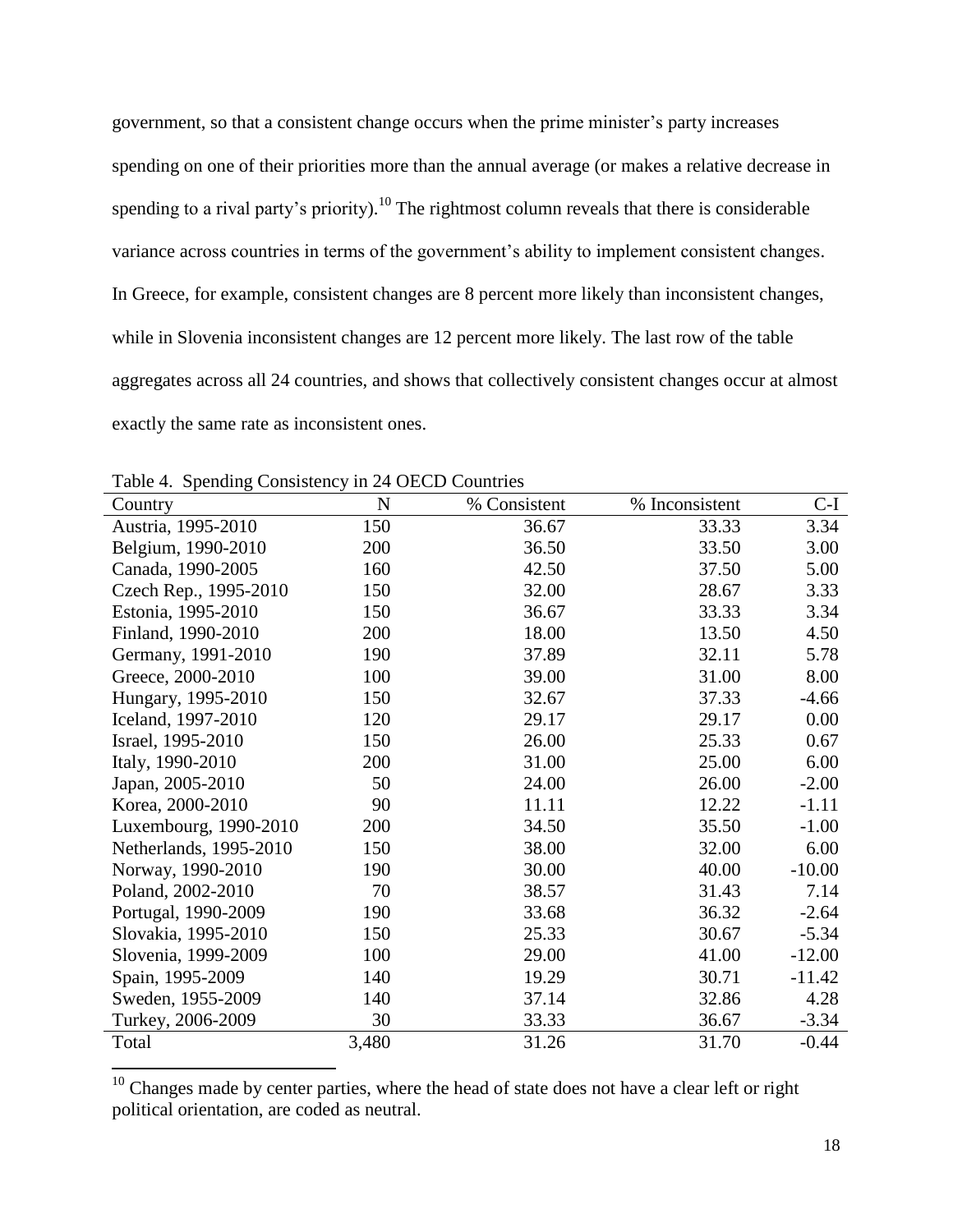In Table 5 we take a collective look at coalition governments across the 24 OECD countries. Our analysis of the UK, France, and Denmark found no evidence that increasing party control over government corresponds with more consistent spending changes. Here the evidence is mixed. Consistent changes are most prevalent under single party governments, as conventional logic suggests, but ideological coalitions appear less likely to make consistent changes than cross ideological coalitions. In all, the differences between consistent and inconsistent changes are only very modest for each of the three governing conditions.

| Table 5. Spending Consistency by Farty Control across 24 OLCD Countries |              |                |         |  |  |
|-------------------------------------------------------------------------|--------------|----------------|---------|--|--|
|                                                                         | % Consistent | % Inconsistent | $C-I$   |  |  |
| 600                                                                     | 34.17        | 31.00          | 3.17    |  |  |
| 1,520                                                                   | 32.96        | 34.28          | $-1.32$ |  |  |
| 1,360                                                                   | 30.15        | 29.78          | 0.37    |  |  |
| 3,480                                                                   | 31.26        | 31.70          | $-0.44$ |  |  |
|                                                                         |              |                |         |  |  |

Table 5. Spending Consistency by Party Control across 24 OECD Countries

The OECD datasets divide expenditures by the same 10 budget functions for each country, which allows us, in Table 6, to display the occurrence of consistent and inconsistent changes across all 24 OECD countries by function. As a consistent change takes place either when a party increases spending on their own priority more than the annual average or makes a relative decrease to a rival party"s priority, the occurrence of consistent changes by function does not say anything about the relative success of left or right-wing parties at directing spending toward their own priorities. Instead, this analysis speaks to the likelihood that particular spending categories will see partisan budgeting effects.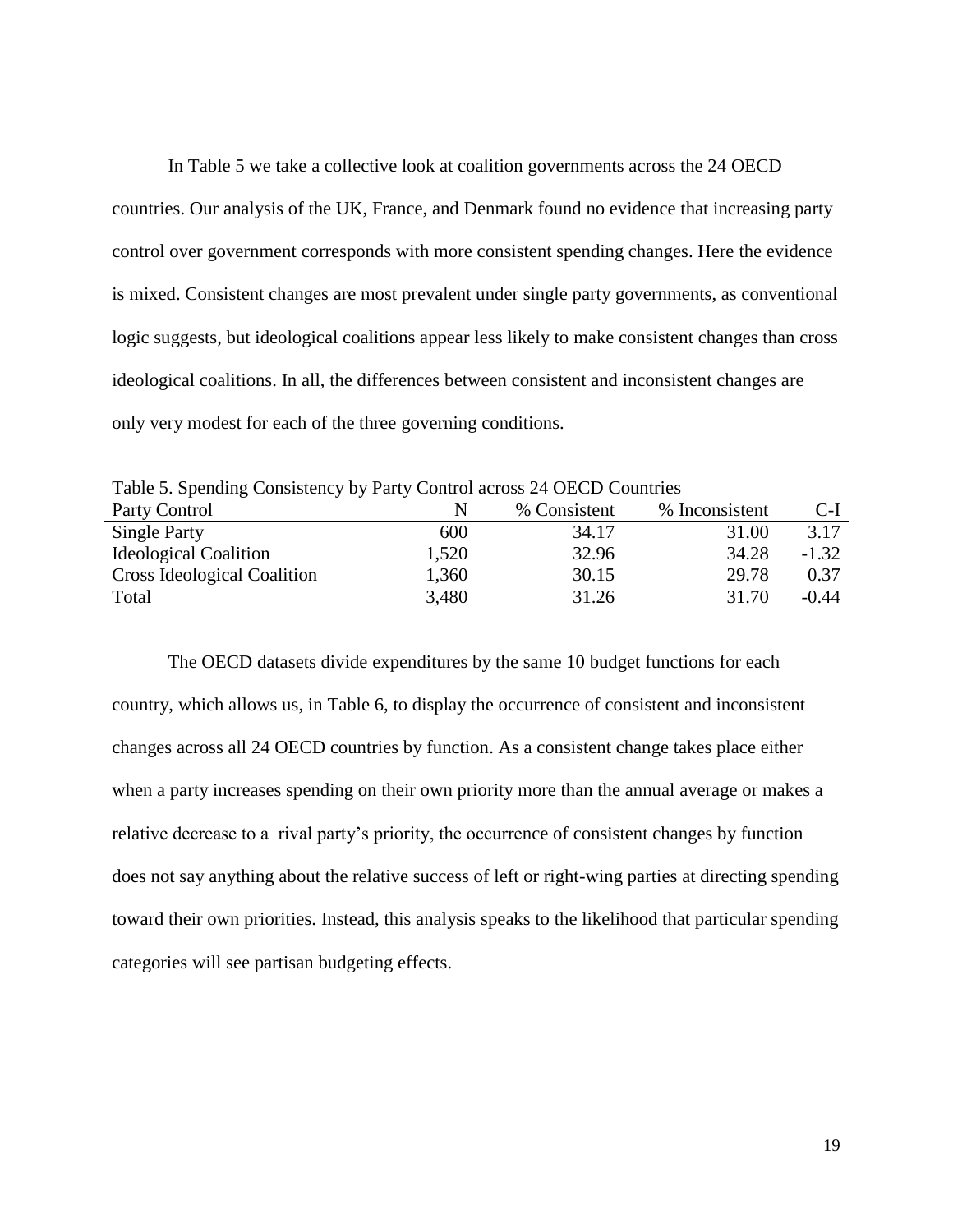| Topic (Party Affiliation)                | N     | % Consistent | % Inconsistent | $C-I$    |
|------------------------------------------|-------|--------------|----------------|----------|
| Environment (Left)                       | 348   | 50.86        | 39.08          | 11.78    |
| Housing (Left)                           | 348   | 47.99        | 41.95          | 6.04     |
| Education (Left)                         | 348   | 47.13        | 42.82          | 4.31     |
| Health (Left)                            | 348   | 43.97        | 45.98          | $-2.01$  |
| Social Protections (Left)                | 348   | 41.95        | 47.99          | $-6.04$  |
| Defense (Right)                          | 348   | 42.24        | 47.70          | $-5.46$  |
| Public Order (Right)                     | 348   | 38.51        | 51.44          | $-12.93$ |
| Public Service (Neutral)                 | 348   |              |                |          |
| Economic Affairs (Neutral)               | 348   |              |                |          |
| Recreation, Culture & Religion (Neutral) | 348   |              |                |          |
| Total                                    | 3,480 | 31.26        | 31.70          | $-0.44$  |
|                                          |       |              |                |          |

Table 6. Spending Consistency by Budget Function across 24 OECD Countries

In the rightmost column, we see that party effects are most prevalent for environmental spending, suggesting that for this topic left and right-wing parties have the flexibility to adjust spending according to their ideological predispositions. This is not the case for spending on public order, where inconsistent changes are much more likely than consistent ones. Of course, maintaining public order is an important function of government that responsible parties must engage in, regardless of ideology. In all, Table 6 adds important nuance to our analysis, demonstrating that the relative merits of the party effects and governance hypotheses may vary across spending domains.

## **Conclusion**

Our search for party effects in spending covered 28 countries and, while there was substantial variance across countries, overall the evidence for partisan budgeting was very limited. In light of these results, understanding government budgets as an expression of partisan priorities is probably misleading. Much more likely is that government budgets simply reflect the nature of the times, changing in response to stochastic events outside the control of political parties. Demographic changes, in particular, appear to dictate long-term trends in spending that parties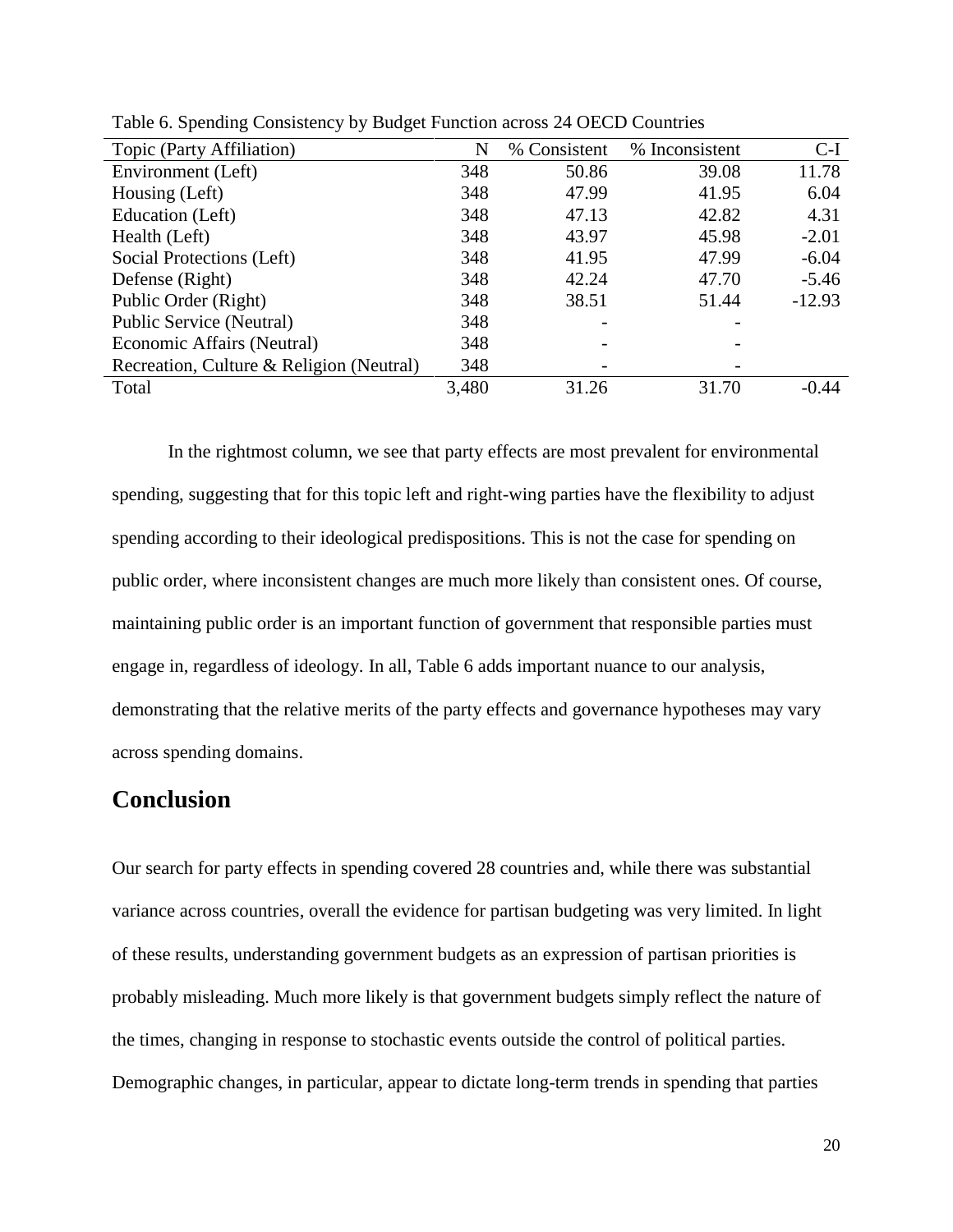find difficult to break, no matter their partisan make-up. The best case for party effects appears to be for specific budget categories, such as environmental spending, where political parties may have more discretion to budget along the lines of their ideological predispositions. On the other hand topics like national defense and public order, which any responsible party must attend to, have a much higher occurrence of inconsistent changes. The implications of these findings appear quite substantial. They suggest that parties are much more affected by the nature of the times and the particular policy challenges they happen to face during their time in office than they are able to force the implementation of what may well be their sincere ideologically-based preferences. Sometimes, governance means doing what you have to do rather than what you want to do.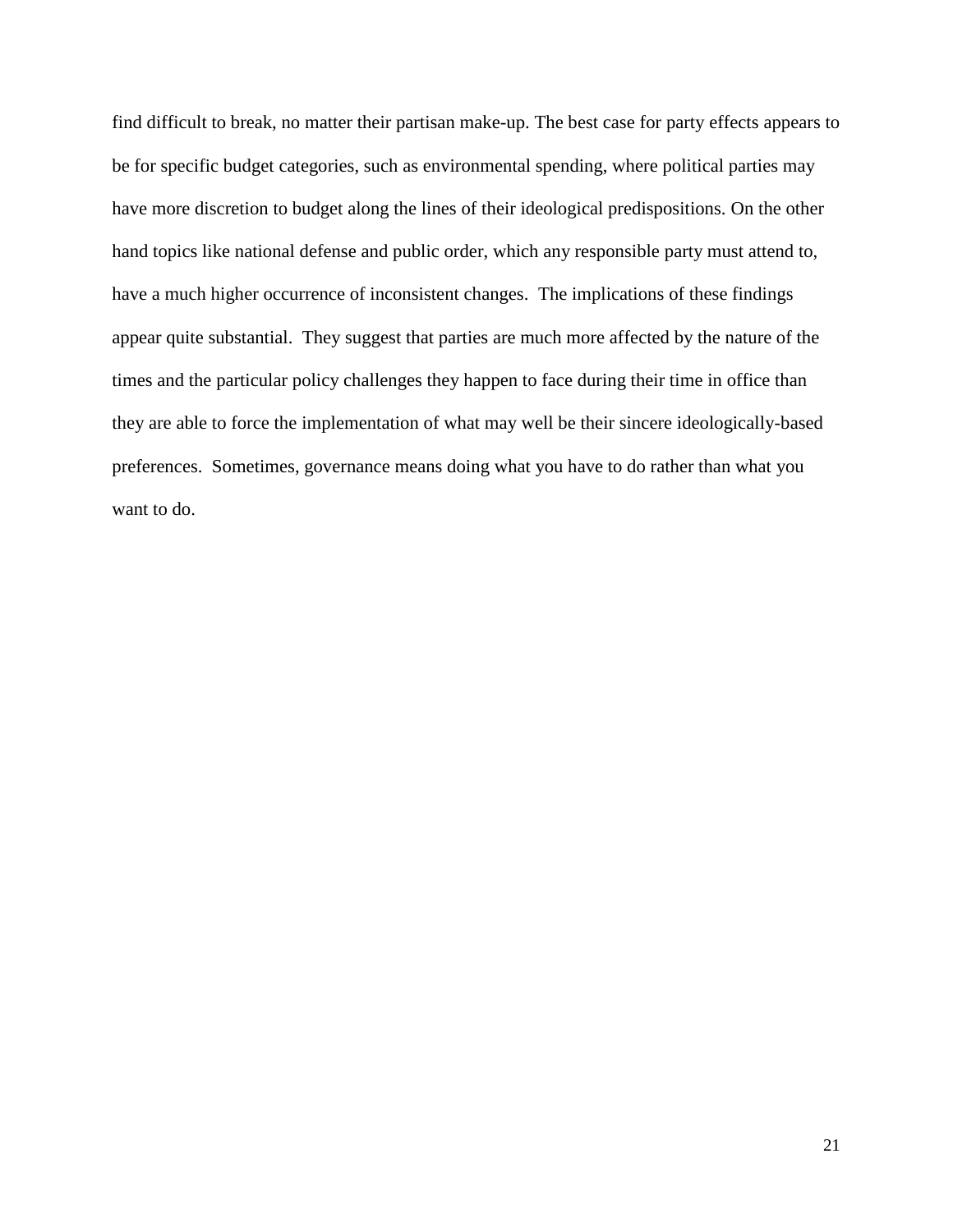# **Appendix 1 – Party Coding**

Tables 1A and 2A show how we code various budget domains by party for the UK and France.

Table 3A shows the party coding for Denmark and the remaining 24 OECD countries.

Table 1A. UK Party Ownership by Budget Category

| Topic                     | Left | Right | Neutral |
|---------------------------|------|-------|---------|
| Pensions                  | X    |       |         |
| Health                    | X    |       |         |
| Education                 | X    |       |         |
| Defense                   |      | X     |         |
| Welfare                   | X    |       |         |
| Protection (Law & Order)  |      | X     |         |
| <b>General Government</b> |      |       | X       |
| Transportation            |      |       | X       |
| Other                     |      |       | X       |

Table 2A. French Party Ownership by Budget Category

| Topic                                      | Left Party | <b>Right Party</b> | Neutral |
|--------------------------------------------|------------|--------------------|---------|
| Economy & Finance                          |            |                    | X       |
| Education                                  | Χ          |                    |         |
| Public Works & Transportation              |            |                    | X       |
| Justice & Interior Affairs                 |            | Χ                  |         |
| Defense                                    |            | Χ                  |         |
| Agriculture                                |            | Χ                  |         |
| Industry & Commerce; Research & Technology |            |                    |         |
| <b>Social Affairs</b>                      | Χ          |                    |         |
| Housing                                    | Χ          |                    |         |
| Veterans                                   |            | X                  |         |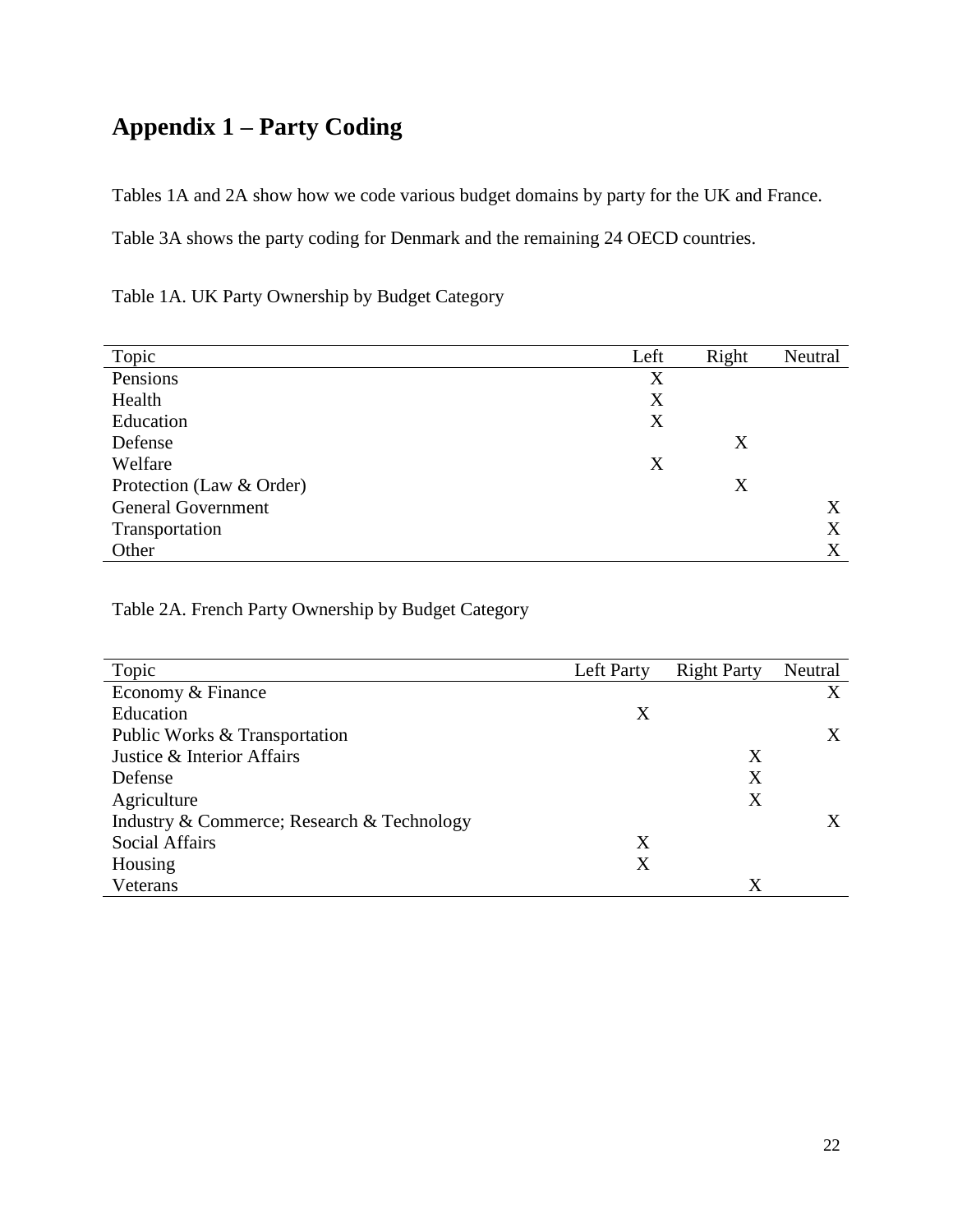| Topic                     | Left Party | <b>Right Party</b> | Neutral |
|---------------------------|------------|--------------------|---------|
| <b>Public Service</b>     |            |                    | X       |
| Defense                   |            | X                  |         |
| Public Order              |            | X                  |         |
| <b>Economic Affairs</b>   |            |                    | X       |
| Environment <sup>11</sup> | X          |                    |         |
| Housing                   | X          |                    |         |
| Health                    | X          |                    |         |
| Recreation, Culture       |            |                    | X       |
| Education                 | X          |                    |         |
| <b>Social Protection</b>  | X          |                    |         |
|                           |            |                    |         |

Table 3A. OECD Party Ownership by Budget Category

## **Appendix 2 – Robustness Tests**

Our analyses use a measure of spending consistency that is based on the party of the head of government. Here, we look at the US, and consider an alternate definition that measures consistency according to the party that controls Congress. Under this definition a consistent change takes place when spending is adjusted to match the partisan priorities of whichever party controls the House of Representatives. Table 4A shows the results of our analysis using this alternate definition, revealing that substantively it makes little difference what definition of consistency we use.

 $\overline{\phantom{a}}$ 

 $11$  For Denmark, we code the environmental spending category as neutral.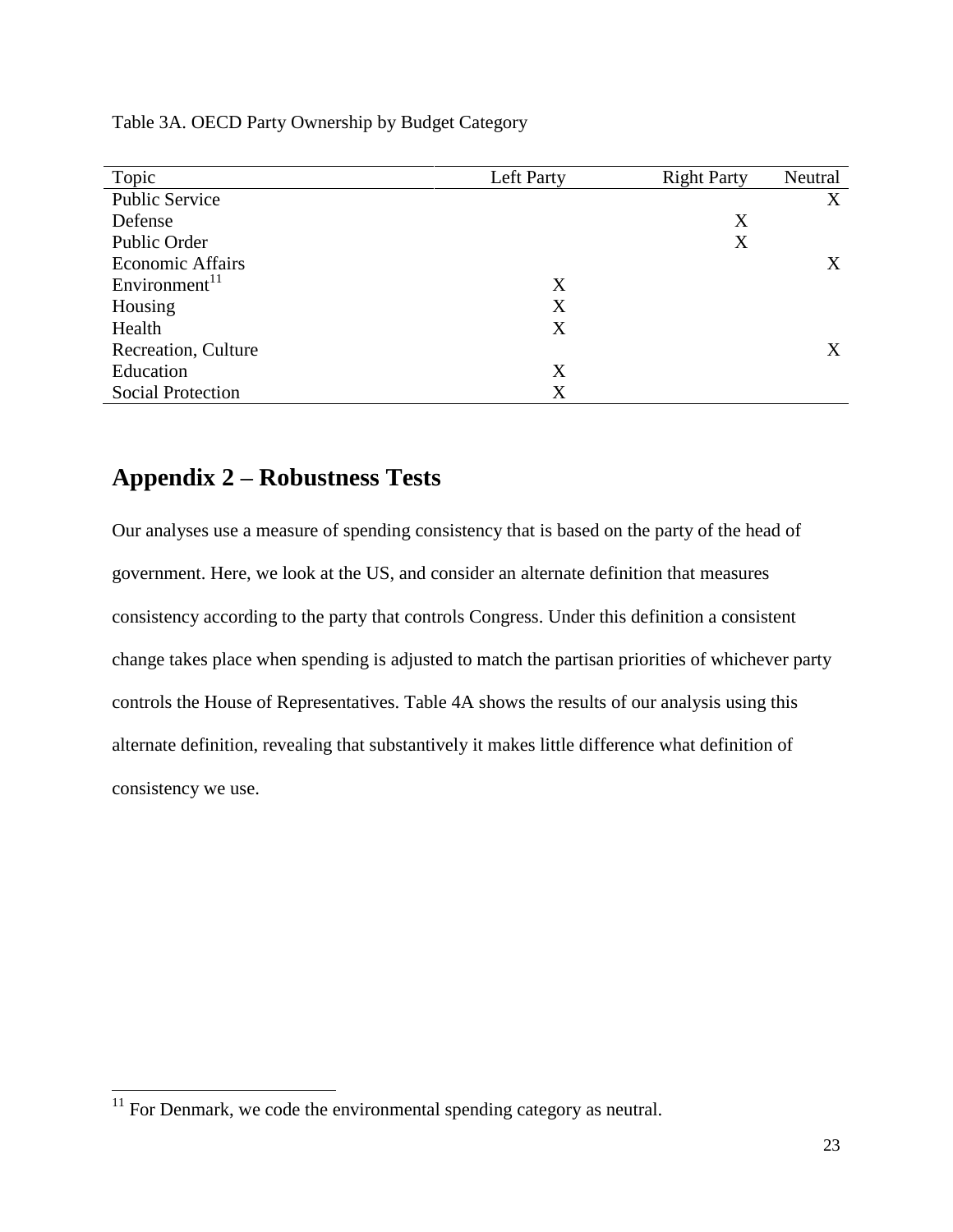| Government                          | N     | % Consistent | % Inconsistent | % Neutral |  |
|-------------------------------------|-------|--------------|----------------|-----------|--|
|                                     |       | All Spending |                |           |  |
| Total                               | 3,807 | 23.59        | 19.20          | 57.21     |  |
| Divided                             | 2,306 | 21.77        | 16.83          | 61.41     |  |
| Unified                             | 1,501 | 26.38        | 22.85          | 50.77     |  |
| Unified and filibuster proof        | 606   | 29.70        | 21.12          | 49.17     |  |
| Discretionary Spending Changes Only |       |              |                |           |  |
| Total                               | 2,292 | 16.49        | 13.48          | 70.03     |  |
| Divided                             | 1,388 | 14.41        | 12.46          | 73.13     |  |
| Unified                             | 904   | 19.69        | 15.04          | 65.27     |  |
| Unified and filibuster proof        | 352   | 22.44        | 12.78          | 64.77     |  |

Table 4A. Spending Consistency by Party Control Based on Congressional Consistency Measure, 1947-2009

Another possibility we consider is that party spending effects accumulate over time, in which case they may not be immediately apparent from one election to the next. For example, perhaps leftist parties do indeed increase spending to environmental programs more than their right-wing counterparts, but only by small annual margins, in which case the full extent of party spending disparities would not be apparent unless the amounts were aggregated across multiple years. Table 5A investigates this possibility by showing average growth for left and right-wing priorities under left and right-wing governments. If party spending effects accumulate over time, they should be apparent in the averages, which account for spending across all available budget years. We find, however, little evidence that party effects accumulate over time. After conducting difference of means tests the only significant coefficient is for right-wing governments in the United States, but this result works against the party effects hypothesis, showing that spending on left-wing priorities is significantly higher than spending on right-wing priorities under Republican presidents.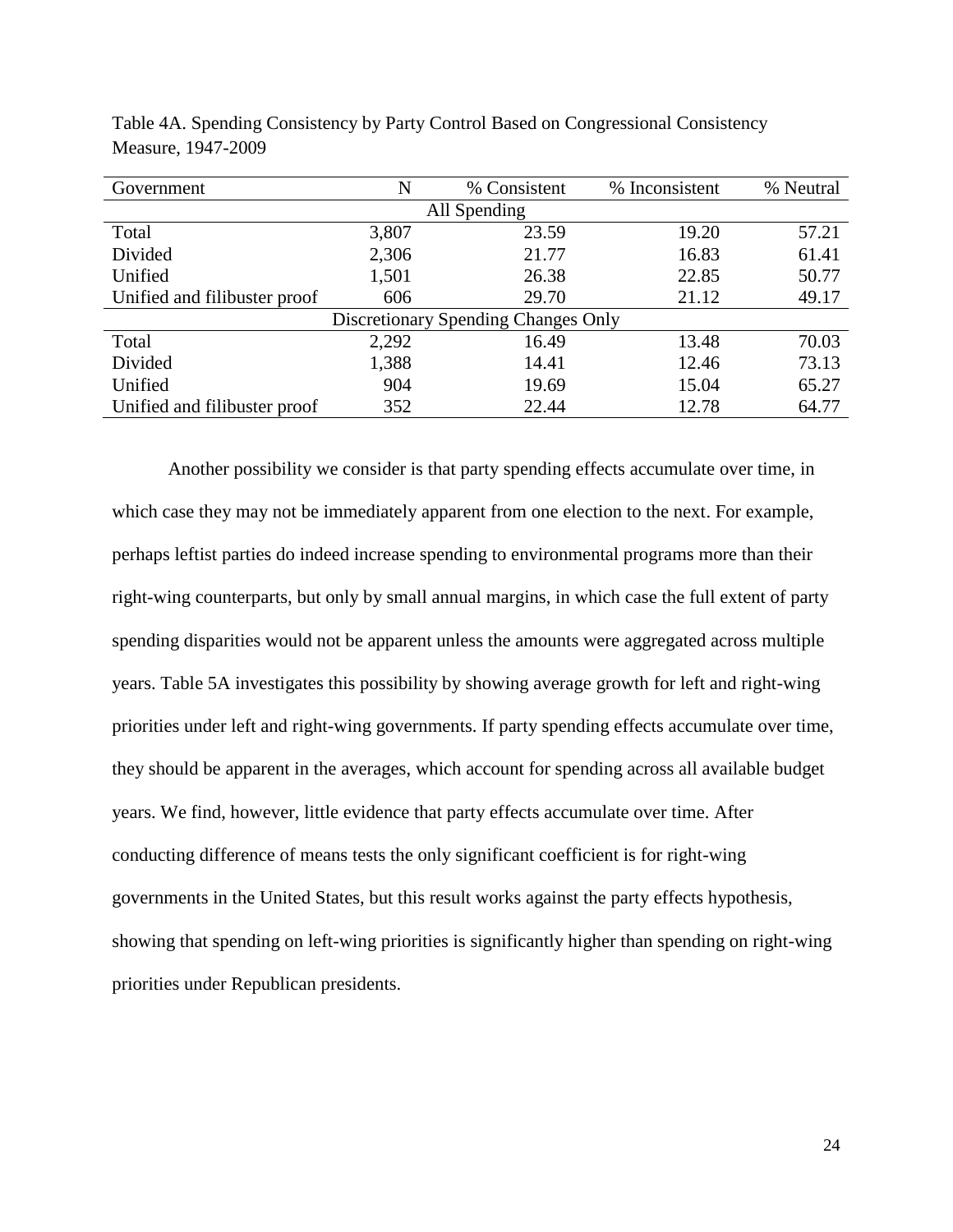| Government                      | N   | Avg. Growth<br>Left Priority | N   | Avg. Growth<br><b>Right Priority</b> | T-Test   |
|---------------------------------|-----|------------------------------|-----|--------------------------------------|----------|
| France, 1958-2002               |     |                              |     |                                      |          |
| Left Government                 | 42  | 1.99                         | 60  | 0.07                                 | 1.19     |
| <b>Right Government</b>         | 84  | 10.70                        | 112 | 8.28                                 | 0.35     |
| Denmark, 1971-2011              |     |                              |     |                                      |          |
| Left Government                 | 95  | 11.04                        | 57  | 8.58                                 | 1.14     |
| <b>Right Government</b>         | 100 | 5.07                         | 60  | 3.63                                 | 1.03     |
| United Kingdom, 1950-2011       |     |                              |     |                                      |          |
| Left Government                 | 85  | 9.62                         | 48  | 8.89                                 | 0.54     |
| <b>Right Government</b>         | 113 | 8.94                         | 72  | 7.74                                 | 1.09     |
| <b>United States, 1947-2009</b> |     |                              |     |                                      |          |
| Left Government                 | 457 | 16.98                        | 284 | 63.45                                | 1.86     |
| <b>Right Government</b>         | 668 | 13.40                        | 432 | 5.93                                 | $-2.02*$ |

Table 5A. Average Spending on Left and Right-Wing Priorities by Control of Government

 $* =$  significant with a two-tailed p-value of 0.05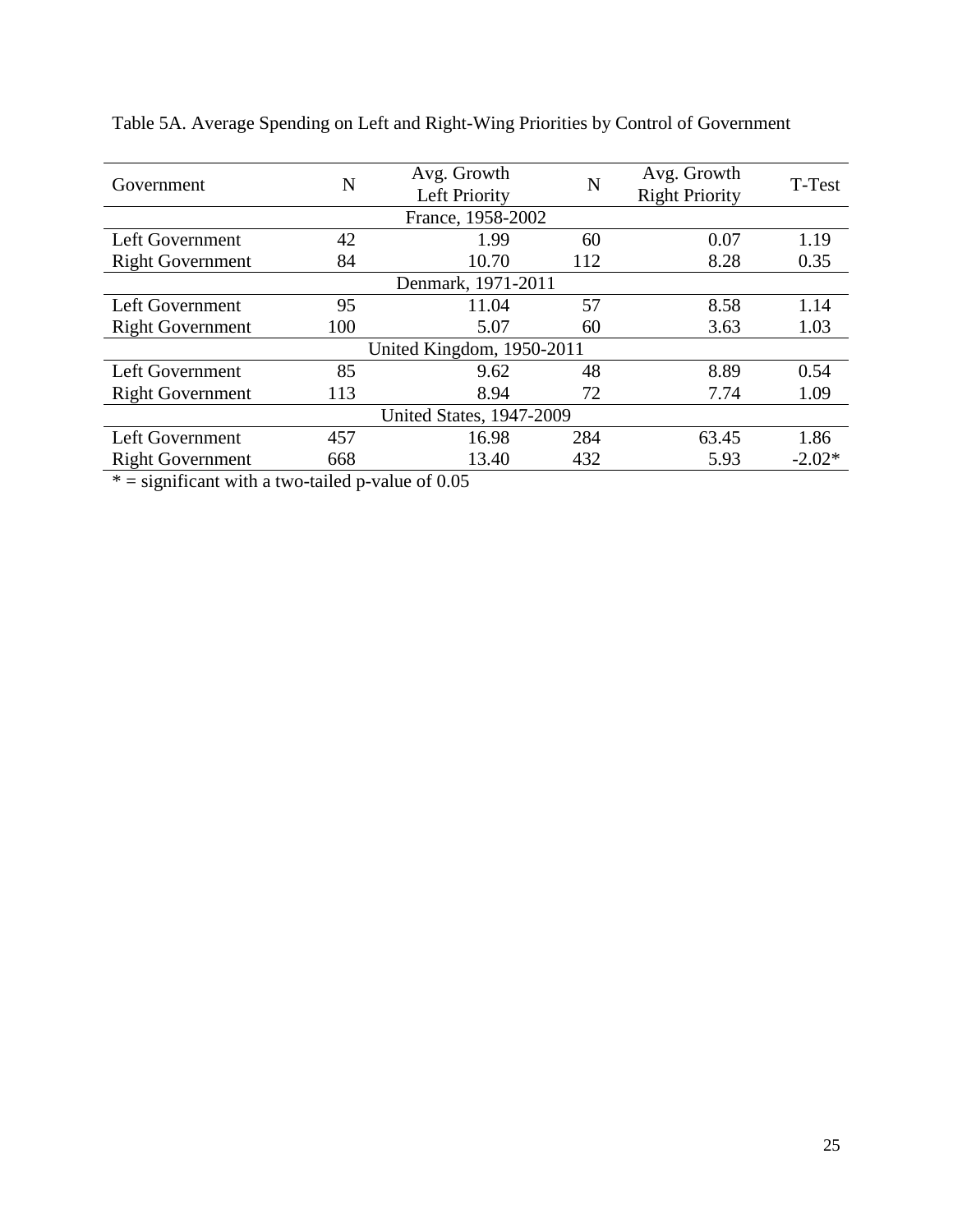#### **References**

- Aldrich, John H. 1995. *Why Parties? The Origin and Transformation of Political Parties in America*. Chicago: University of Chicago Press.
- Baumgartner, Frank R., Bryan D. Jones and John Wilkerson. 2011. The Dynamics of Policy Change in Comparative Perspective, *Comparative Political Studies*, 44: 8, 947-972.
- Baumgartner, Frank R., Sylvain Brouard, Emiliano Grossman, Sebastien G. Lazardeux, and Jon Moody. 2014. Divided Government, Legislative Productivity, and Policy Change in the US and France. *Governance*. Forthcoming.
- Berry, William D., and David Lowery. 1987. *Understanding United States Government Growth: An Empirical Analysis of the Postwar Era*. New York: Praeger.
- Blais, Andre, Donald Blake, and Stephane Dion. 1993. Do Parties Make a Difference? Parties and the Size of Government in Liberal Democracies. *American Journal of Political Science* 37: 40-62.
- Budge, Ian, and Richard I. Hofferbert. 1990. Mandates and Policy Outputs: U.S. Party Platforms and Federal Expenditures. *The American Political Science Review* 84 (1): 111-31.
- Cameron, Charles, William Howell, and Scott Adler. 1997. Toward an Understanding of the Institutional Performance of Congress in the Post-war Era: Structural Explanations for Surges and Slumps in the Production of Significant Legislation, 1945-1994. Paper presented at the annual meetings of the Midwest Political Science Association.
- Cameron, David R. 1978. The Expansion of the Public Economy: A Comparative Analysis. *American Political Science Review* 72: 1243-61.
- Coleman, John J. 1999. United Government, Divided Government, and Party Responsiveness. *American Political Science Review* 93: 821-35.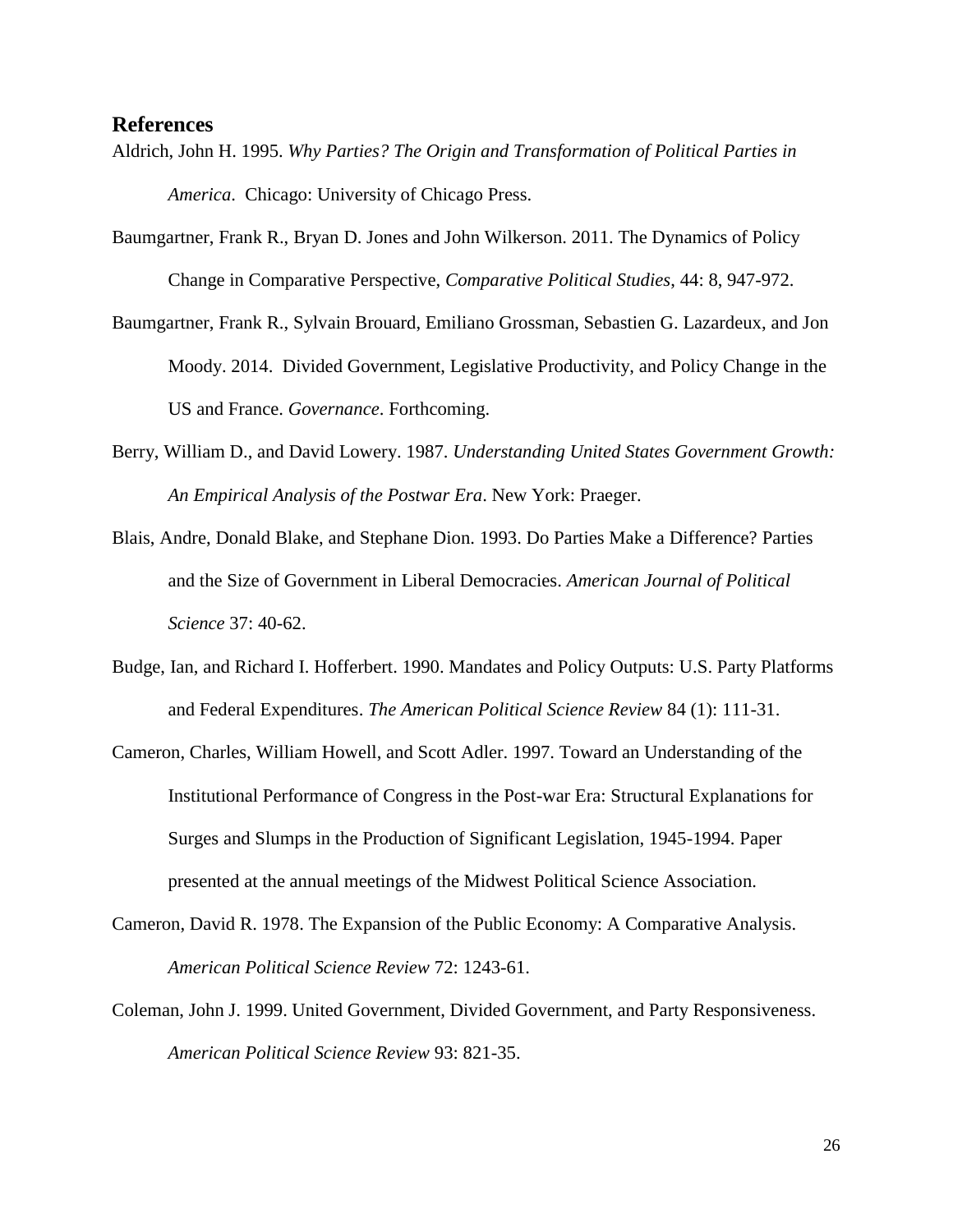- Cox, Gary W., and Matthew D. McCubbins. 1991. Divided Control of Fiscal Policy. In Gary W. Cox and Samuel Kernell, eds., *The Politics of Divided Government* (Boulder, Colo.: Westview): 155-75.
- Damore, David F. 2004. The Dynamics of Issue Ownership in Presidential Campaigns. *Political Research Quarterly* 57: 391-397.

Dye, Thomas R. 1966. *Politics, Economics, and the Public*. Chicago: Rand McNally.

Edwards, George C. III, Andrew Barrett, and Jeffrey Peake. 1997. The Legislative Impact of Divided Government. *American Journal of Political Science* 41: 545-63.

Fiorina, Morris. 1996. *Divided Government*. Boston: Allyn and Bacon.

- Garand, James C. 1988. Explaining Government Growth in the U.S. States. *American Political Science Review* 82 (3): 837-49.
- Green-Pedersen, C., and P. B. Mortensen. 2010. Who Sets the Agenda and Who Responds to it in the Danish Parliament? A New Model of Issue Competition and Agenda-Setting. *European Journal of Political Research* 49 (2): 257-81.
- Hibbs, Douglas. 1977. Political Parties and Macroeconomic Policy. *The American Political Science Review* 71: 1467-1487.
- Jones, Bryan D., and Frank R. Baumgartner. 2005. *The Politics of Attention: How Government Prioritizes Problems*. The University of Chicago Press: Chicago and London.

Kelly, Sean Q. 1993. Divided We Govern: A Reassessment. *Polity* 25: 475-84.

King, Gary, Michael Laver, Richard I. Hofferbert, Ian Budge, and Michael D. McDonald. 1993. Party Platforms, Mandates, and Government Spending. *The American Political Science Review* 87: 744-750.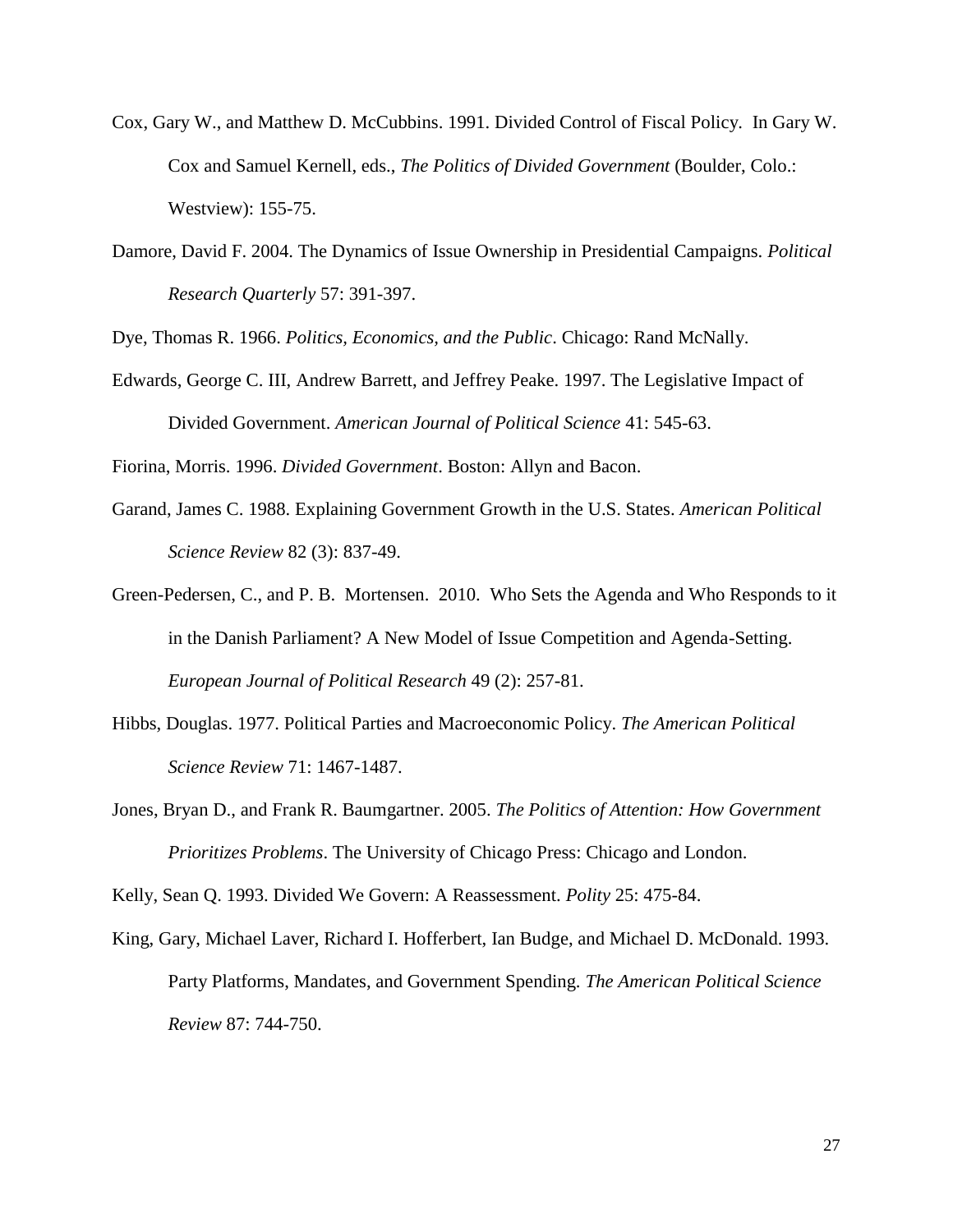- Krehbiel, Keith. 1996. Institutional and Partisan Sources of Gridlock: A Theory of Divided and Unified Government. *Journal of Theoretical Politics* 8: 7-40.
- Lewis-Beck, Michael, and Tom W. Rice. 1985. Government Growth in the United States. *Journal of Politics* 47: 2-27.
- Martin, Lanny W. 2004. The Government Agenda in Parliamentary Democracies. *American Journal of Political Science*. 48: 445-461.
- Martin, Lanny W. and Georg Vanberg. 2004. Policing the Bargain: Coalition Government and Parliamentary Scrutiny. *American Journal of Political Science*. 48: 13-27.
- Martin, Lanny W. and Georg Vanberg. 2005. Coalition Policymaking and Legislative Review. *American Political Science Review*. 99: 93-106.
- Mayhew, David. 1991. *Divided we Govern: Party Control, Lawmaking, and Investigations, 1946-1990*. New Haven: Yale University Press.
- Muller, Wolfgang C. and Kaare Strom. 2000. Coalition Governance in Western Europe. In Muller, Wolfgang C. and Kaare Strom, eds. In *Coalition Governments in Western Europe.* Oxford, UK: Oxford University Press.
- Petrocik, John R, William L. Benoit and Glenn J. Hansen. 2003. "Issue Ownership and Presidential Campaigning, 1952-2000." *Political Science Quarterly* 118: 599-626.
- Quirk, Paul J. and Bruce B. Nesmith. 1994. Explaining Deadlock: Domestic Policymaking in the Bush Presidency. *New Perspectives on American Politics*: 191-211.
- Quirk, Paul J. and Bruce B. Nesmith. 1995. Divided Government and Policy Making: Negotiating the Laws. *The Presidency and the Political System*: 531-54.